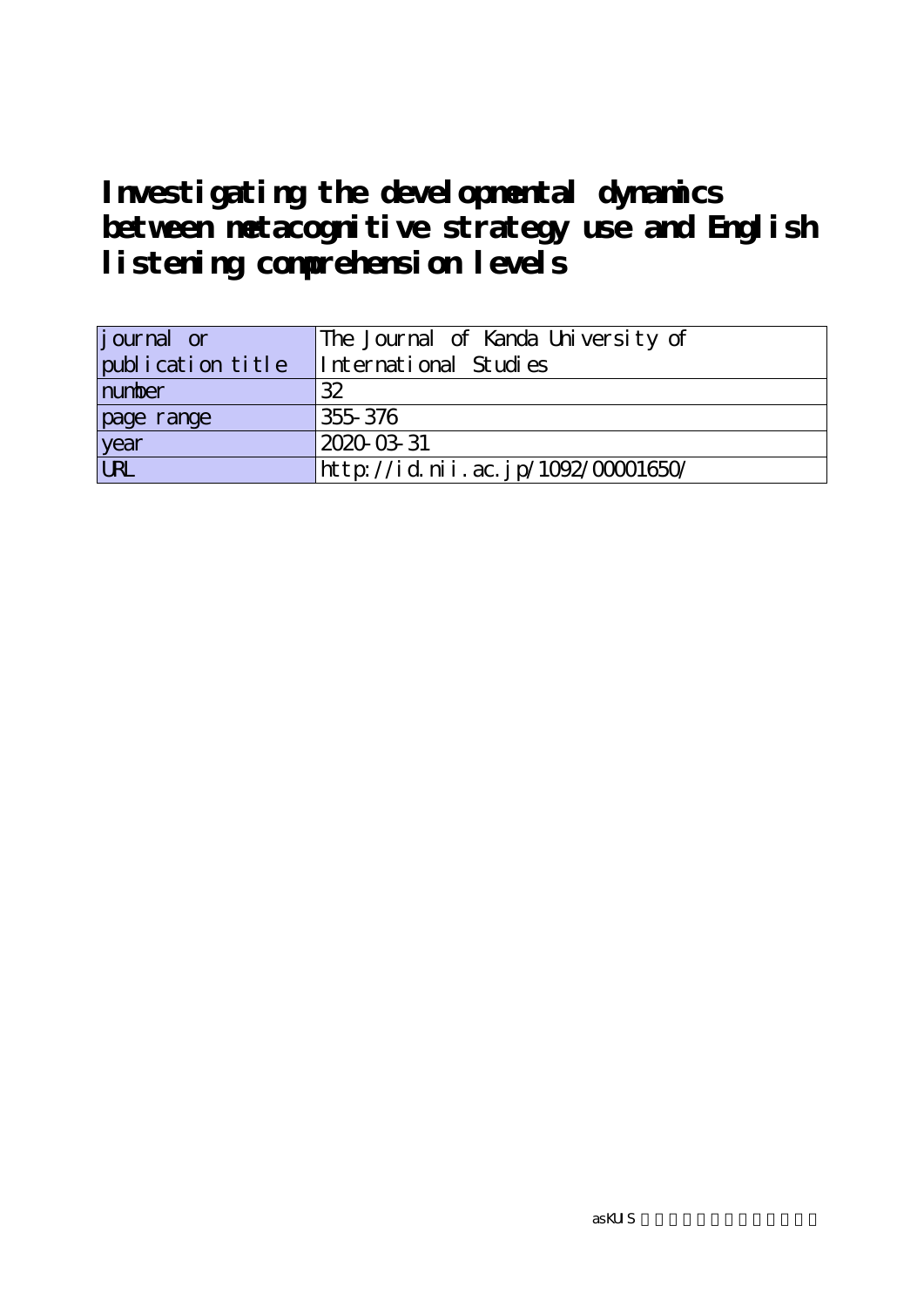# **Investigating the developmental dynamics between metacognitive strategy use and English listening comprehension levels**

Junko Noguchi Jared Baierschmidt

# **Abstract**

本研究では、自立英語学習のためのメタ認知スキルトレーニングを受ける中で、 学習者の当スキルに対する認識およびその使用状況が一学期間(15 週間)でど のような変化し、相互に影響を及ぼすか調査した。本研究のパラレル潜在曲線モ デルに基づいた分析結果によると、メタ認知ストラテジーに関する自己報告使用 度の増加はリスニングという形で計測された英語能力の向上に影響を及ぼしてい ることが示された。この研究結果は、自立学習という文脈の中においても、メタ 認知ストラテジー使用が言語能力向上へ影響を及ぼすことを示唆しているといえ る。

#### **Keywords**

Metacognitive strategies, Self-directed learning, Latent growth curve modeling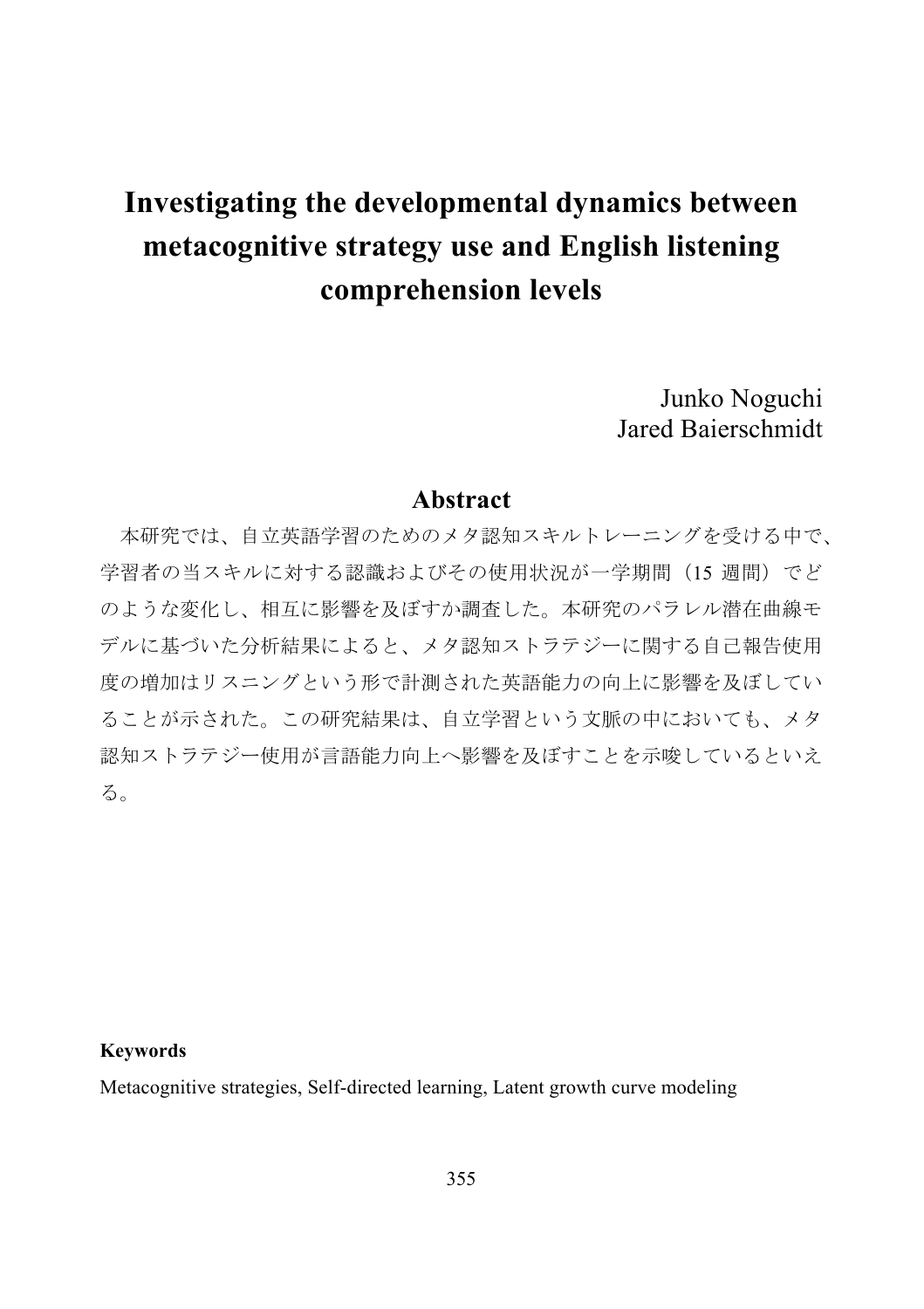The Journal of Kanda University of International Studies Vol. 32 (2020)

# **Introduction**

Self-directed learning skills have been found to be some of the most important life-long skills that can be acquired (Candy, 1991). Because technological discoveries, increased globalization, and changing demographics are rapidly introducing new ideas and systems, this is especially true for students in the 21st century. Students will not be able to rely upon institutions of higher learning to fully prepare them with the knowledge they will need in order to adapt to a constantly changing world after graduation (Du, 2013). Instead, graduates will need the ability to find resources to help them acquire new skills and knowledge to keep up with the rapidly changing social and economic landscape. Learning how to learn and managing one's own learning process are therefore crucial skills for students in the modern era.

Metacognition plays an essential role in the self-directed learning process (Flavell, 1979; Oxford, 2017). Defined by Flavell (1979) as "cognition about cognitive phenomena" (p. 906) and more commonly referred to in the research literature as thinking about thinking, metacognition is "the ability to reflect upon, understand, and control one's learning" (Schraw & Dennison, 1994, p. 460). Examples of metacognition include setting appropriate goals, choosing strategies to achieve those goals, monitoring performance during tasks, managing time efficiently, and self-evaluating progress towards goals (Baker, 2013; O'Malley & Chamot, 1990; Zimmerman, 2002).

Empirical research into metacognition has confirmed its role in academic success, particularly at the university level (Coutinho, 2007; Coutinho, & Neuman, 2008; Mytkowicz, Goss, Steinberg, & College, 2014, DiFrancesca, Nietfeld, & Cao, 2016; Scott & Berman, 2013; Young & Fry, 2012; Vrugt, & Oort, 2008). For example, Coutinho (2007) found that metacognition scores on the Metacognitive Awareness Inventory (Schraw & Dennison, 1994) predicted the GPA of 179 college undergraduates. Young and Fry (2012) similarly found correlations between metacognitive awareness and both GPA as well as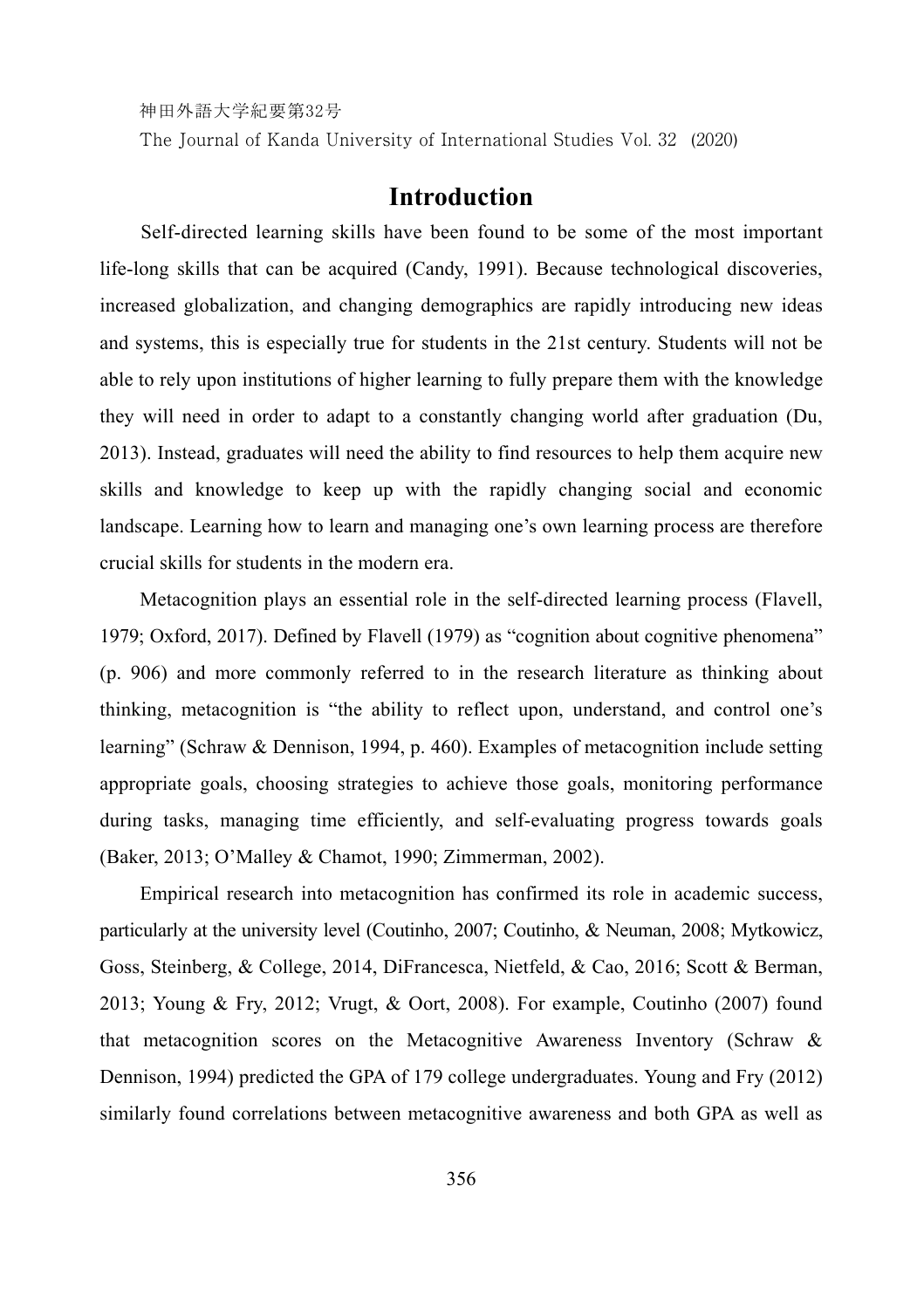final course scores for 178 university students. Additionally, Mytkowicz, Goss, Steinberg, and College (2014) found correlations between several metacognitive subprocesses and GPA in 48 freshman university students enrolled in a strategic learning course.

Because "usual life events and traditional cultural and educational efforts do not necessarily guarantee the development of metacognition" (Cornoldi, 2010, p. 274), it is important for learning training programs to incorporate metacognitive skills training into their curricula (Schraw, 1998). A number of studies have demonstrated the teachability of metacognitive skills and strategies, which in turn resulted in significant improvement in learning (Baker, 2013; Schraw, 1998). In particular, the field of language acquisition has acknowledged the important role metacognition plays in language development and continues to empirically demonstrate how the teaching of metacognitive strategies leads to better learning outcomes (e.g. Dabarena, Renandya, & Zhang, 2014; Farokhi, Karami, & Drikvand, 2018; Nosratinia & Mohammadi, 2017). Raoofi, Chan, Mukundan, and Rashid (2014), in a meta-analysis of 33 articles investigating the relationship between metacognition and second language acquisition, found that metacognitive interventions improved learner performance in the target language.

One issue in metacognitive skill and strategy training in second language learners is that not much attention has been paid to teaching metacognitive skills to support student learning beyond the classroom. Rather, most studies focus on helping students improve their ability to complete classroom tasks. Yet, English language learners, particularly those in an English as a foreign language setting, need opportunities to be exposed to and use English outside of the classroom in order to compensate for their lack of English input and output opportunities (Ellis, 1994). Therefore, this study investigates changes in students' actual use of metacognitive skills and their level of English listening comprehension in relation to changes in their self-reported use of metacognitive skills after receiving metacognition instruction and training for self-directed language learning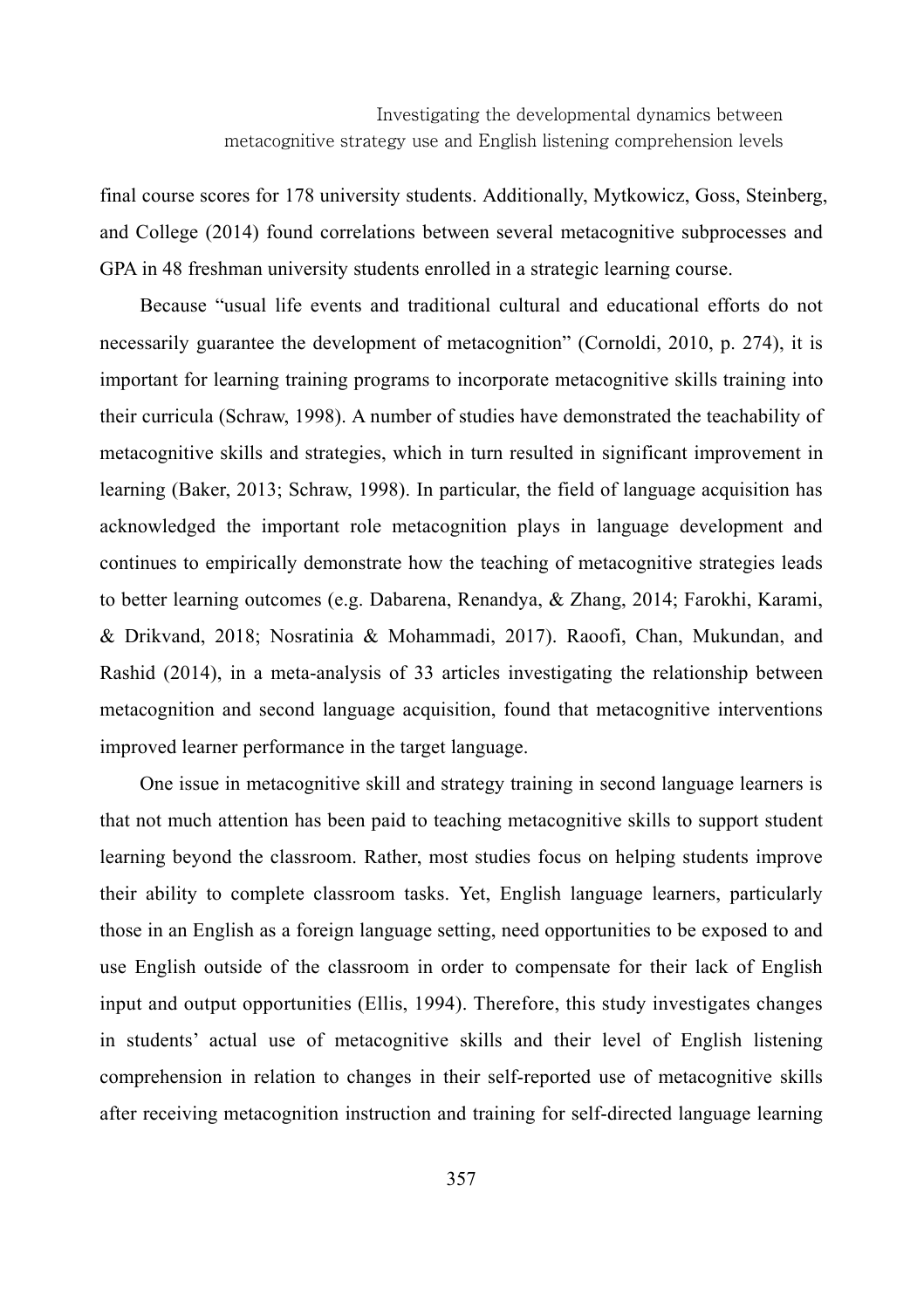神田外語大学紀要第32号 The Journal of Kanda University of International Studies Vol. 32 (2020)

processes outside the classroom. The specific research question is as follows:

Research question: *What kind of developmental interaction is there between English proficiency in the form of listening comprehension skills and metacognitive strategy use?* 

# **Methodology**

#### **Participants**

This study was conducted at a private, medium-sized Japanese university that specializes in language studies. The participants are 78 Japanese students (27 male and 51 female students) majoring in English. The participants for this study were recruited from three elective self-directed learning courses. In these courses, students receive explicit teaching about metacognitive skills and are given opportunities to practice using the skills in a weekly self-directed learning cycle that students co-design with help from the teacher. The courses meet twice a week for 90-minutes each session over the span of 15 weeks. The majority of participants are third-year students, with a few fourth-year students as well. Ages of the participants range from 21-23 years old. All participants have scored more than 480 on TOEFL ITP or 54 on TOEFL iBT, which are prerequisites required by the English department before students are allowed to take an elective course.

#### **Instruments**

This first instrument utilized by this study is the Metacognitive Strategies for Self-Directed Language Learning Questionnaire (MSQ), which was designed by the researchers. It is a self-report instrument developed to elicit students' perceived utilization of metacognitive strategies that are considered useful in various aspects of self-directed language learning. The items are based on the expected outcomes of the self-directed learning course. Each item was scored on a scale of 1 to 4, where 1 = *I strongly disagree / This is not like me at all* and 4 = *I strongly agree / This is so much like me*. Four sets of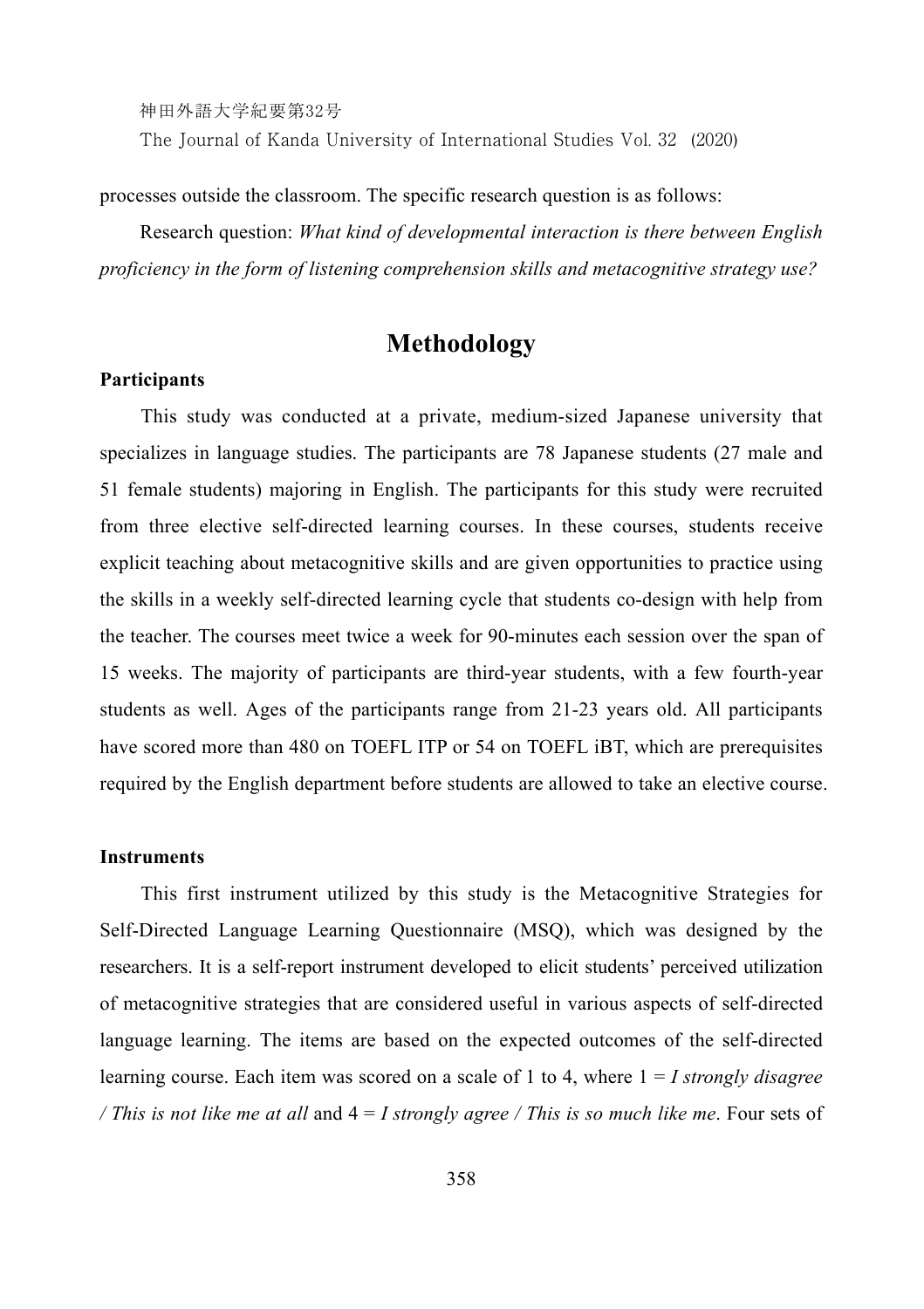the items were created to construct four measures of metacognitive skills: Planning, Monitoring, Controlling, and Evaluating respectively. In addition to questions regarding the utilization of metacognitive skills, the questionnaire also asks respondents to indicate their most recent test scores on standardized tests such as TOEIC, TOEFL, and EIKEN.

The questionnaire items were created based on (a) a review of the literature in relevant fields such as self-directed learning, language learning strategies, metacognition and self-regulation, (b) feedback from the researchers' dissertation supervisors and university colleagues with a Ph.D. or Master's degree in applied linguistics who also possess many years of experience working in the self-directed learning skills training field, and (c) results from piloting the questionnaire. The validity of the instrument was tested using Rasch analysis and the results are reported later in this paper.

The second instrument-type utilized in this study was a partial listening dictation test. Three partial listening dictation tests were created and used in order to measure students' overall English listening comprehension at the beginning, middle, and end of the semester. According to Wong and Leeming (2014), a dictation test can be a reasonable replacement for the listening section of the Test of English for International Communication (TOEIC), which is often used to measure English learners' English listening comprehension level. The tests in this study are designed to match the level of the participants who possess a TOEFL ITP score of 480 or TOEFL iBT score of 54 while following the design process described in Wong and Leeming (2014). The validity of these tests was assessed through Rasch analysis and the results reported below.

#### **Reliability of the Instruments**

The reliabilities of both the Metacognitive Strategies for Self-Directed Language Learning Questionnaire (MSQ) and Listening Dictation Tests (LDT) were examined using a Rasch Model. The results are shown in Table 1.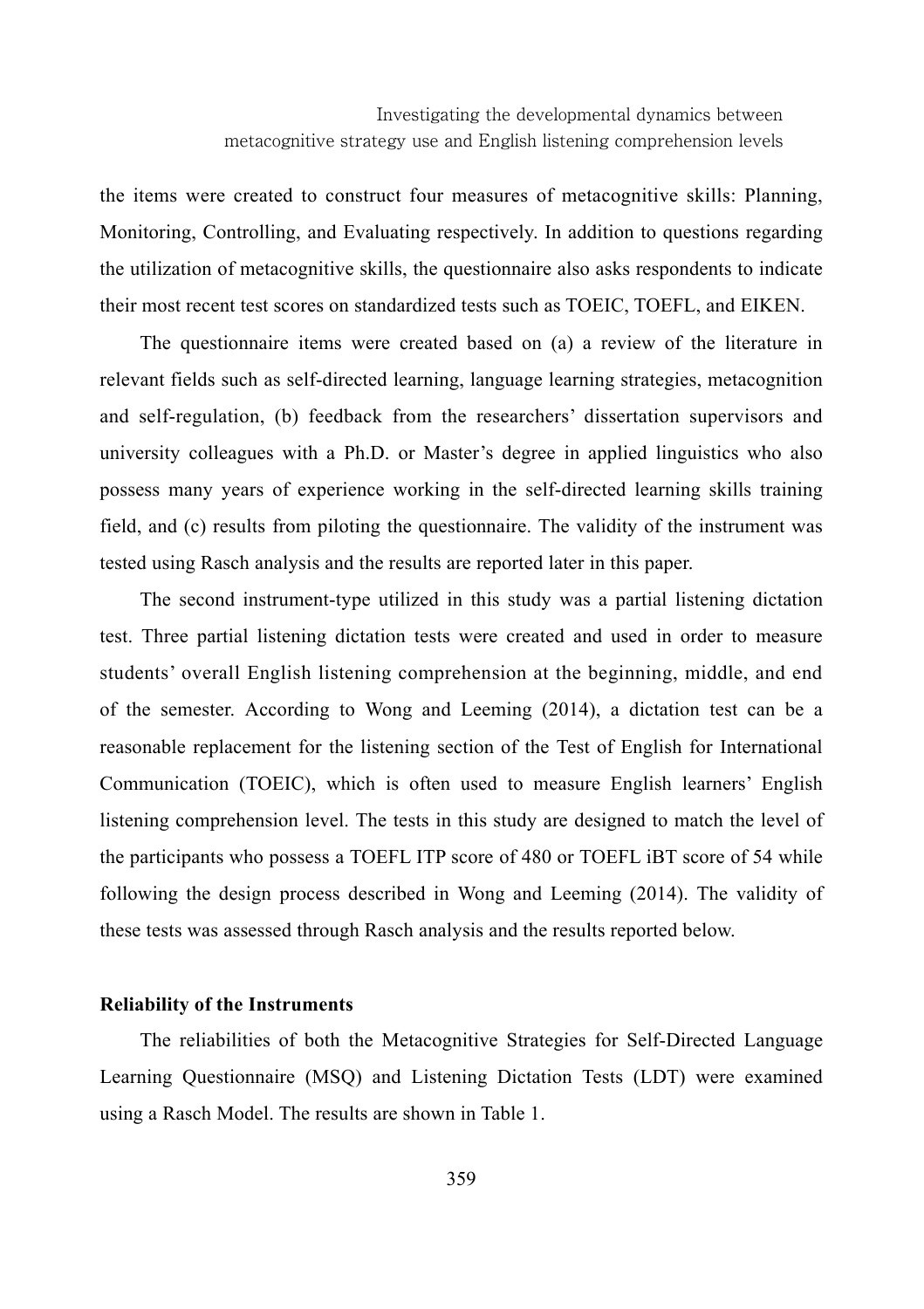The Journal of Kanda University of International Studies Vol. 32 (2020)

Table 1

|                  | Rasch<br>Person reliability<br>(Separation) | Rasch<br>Item reliability<br>(Separation) | Cronbach alpha<br>(KR-20) student raw<br>score "test" reliability |
|------------------|---------------------------------------------|-------------------------------------------|-------------------------------------------------------------------|
| MSU1             | .81(2.07)                                   | .87(2.57)                                 | .85                                                               |
| MSU <sub>2</sub> | .85(2.41)                                   | .44(0.88)                                 | .87                                                               |
| MSU3             | .80(2.02)                                   | .87(2.56)                                 | .81                                                               |
| MSU1, 2, & 3     | .84(2.31)                                   | .93(3.63)                                 | .87                                                               |
| LDT1             | .53(1.06)                                   | .88(2.69)                                 | .57                                                               |
| LDT <sub>2</sub> | .40(0.81)                                   | .87(2.61)                                 | .52                                                               |
| LDT3             | .55(1.10)                                   | .80(1.98)                                 | .71                                                               |
| LDT1, 2, $&3$    | .71(1.58)                                   | .94(3.94)                                 | .74                                                               |

*Reliability of the Metacognitive Strategies for Self-Directed Language Learning MSQ and Listening Dictation Tests (LDT)* 

For the surveys, the Rasch person and item reliability seem to be within a reasonable range, with scores mostly greater than .8. On the other hand, it seems that the listening tests were not reliable, failing to sufficiently differetiate students in terms of their English listening comprehension levels. The Wright maps for listening test items for all three tests show that there were many items that were too easy for the participants. This may have been one of the reasons for such low reliability. The low reliability rating of the listening tests makes it more difficut to see a clear trend of participant growth in terms of their English listening comprehension and therefore required close attention when analyzing the results.

#### **Procedure**

The information about students' metacognitive strategy use, as well as their most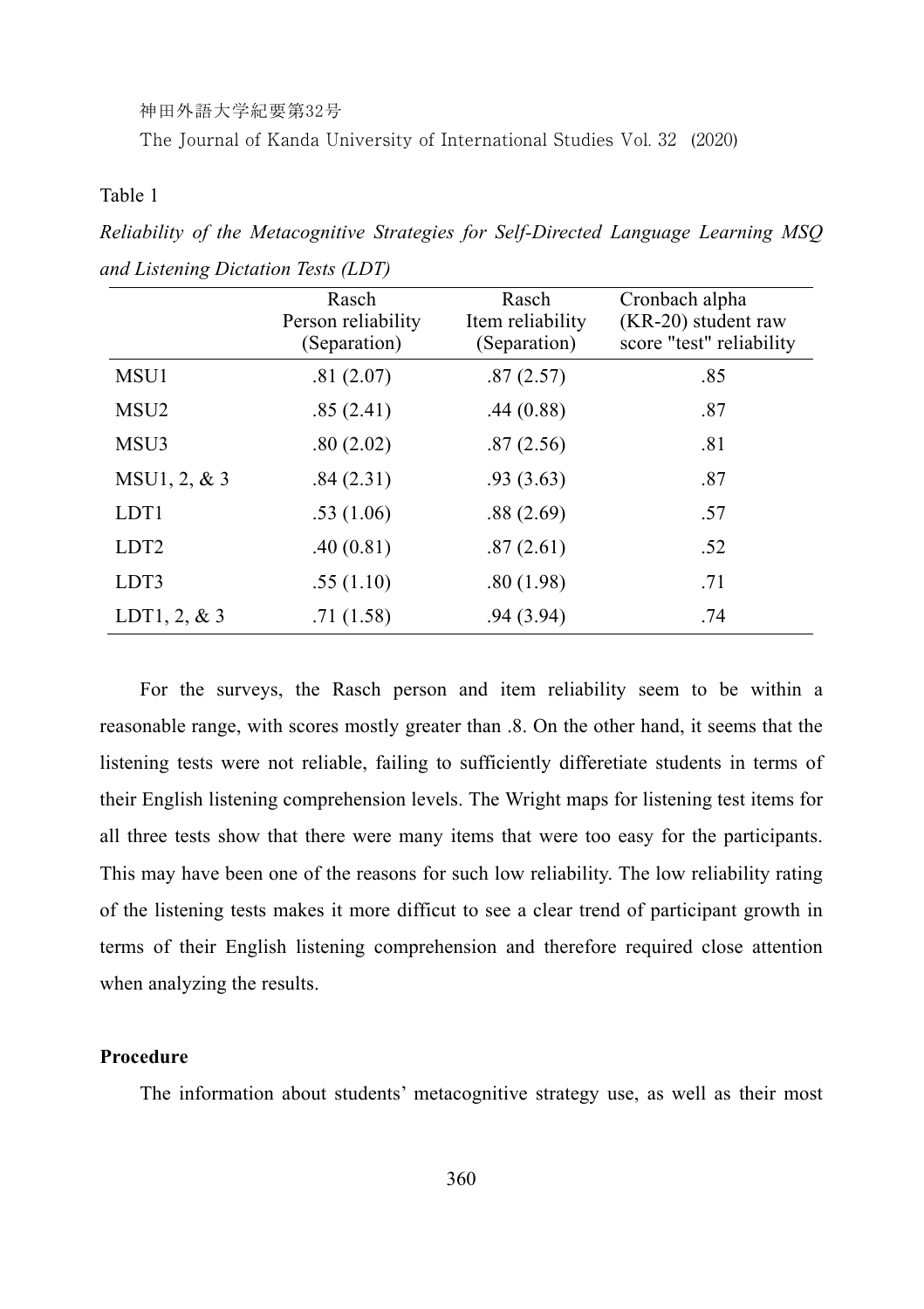Investigating the developmental dynamics between metacognitive strategy use and English listening comprehension levels

recent English standardized test scores, was collected through the MSQ instrument three times during the semester: Week 5-6 (Time 1), Week 10-11 (Time 2) and Week 15 (Time 3). Listening dictation tests were conducted at the same time or within the same week as the surveys were conducted. The raw data were transformed into logit form through Rasch analysis. Also, data of those individuals who missed only one of the three tests and/or one of the three surveys were calculated using the multiple imputation function in SPSS 24 and included in that data to be analyzed. The average of five imputed data was used. For listening test scores, the self-reported TOEFL or TOEIC scores were also included for the imputation process to approximate the data that reflects participants' actual listening proficiency.

#### **Analysis**

Latent Growth Curve Analysis (LGC) in a structural equation modelling (SEM) framework was employed because it can model both intra-individual growth and intergroup growth simultaneously, which allows researchers to answer a variety of questions about change and stability over time (Kline, 2011). For this study, the model was designed to test the hypotheses regarding the change in students' metacognitive strategy use and English listening comprehension as well as the interactive relationship of the change. AMOS 24 was used for this analysis and the maximum likelihood method was utilized for parameter estimation.

In order to evaluate the fit of the models, three goodness-of-fit statistics were used; the chi-square test, Comparative Fit Index (CFI), and the Root Mean Square Error of Approximation (RMSEA). The chi-square statistic  $\chi^2$  is a measure of whether the model is consistent with the covariance data. However, whether the model is actually correct is not determined by the test (Kline, 2011, p. 200). A non-significant result indicates that the hypothesized model is potentially suitable. The cut off value of .05 is used in this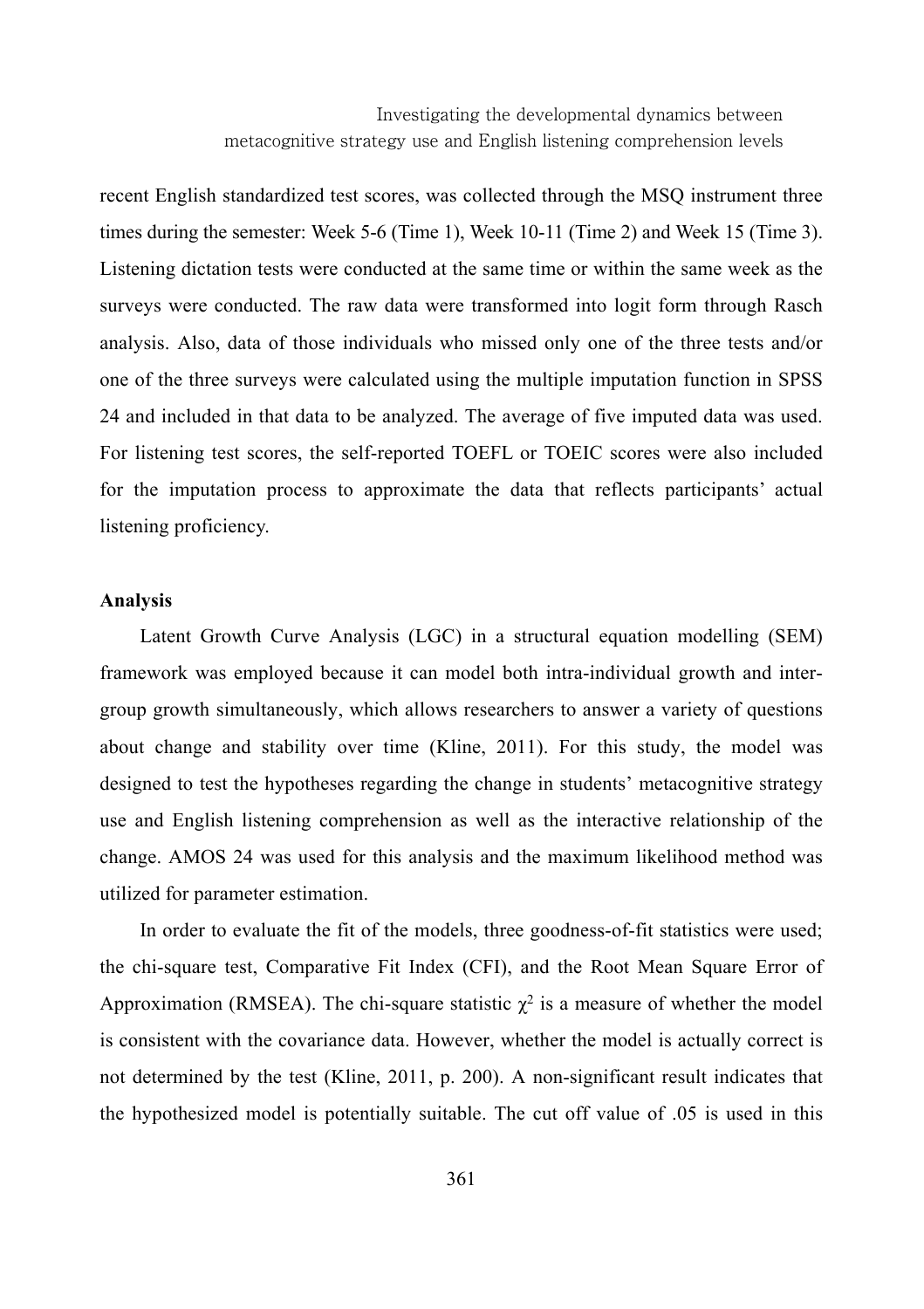The Journal of Kanda University of International Studies Vol. 32 (2020)

study. The comparative fit index (CFI) evaluates the relative improvement in the hypothesized model in comparison to the baseline model. The generally accepted cut off value of .90 (Kline, 2005) is used in this study. RMSEA, or root mean square error of approximation, is a value which indicates the model fit. If RMSEA  $\leq$  0.05, model fit is a close approximate. Generally accepted cutoffs for RMSEA are less than .05 for very good fit whereas values beyond .10 suggest poor fit (Kline, 2005). The value between .05 and .10 is considered ambiguous and requires careful interpretation (Asano, Suzuki, and Kojima, 2014, p. 120).

## **Results**

The statistical analyses were performed in 2 steps. First, in the uni-construct analysis the associations between the initial level of the metacognitive strategy use (MSU) and its growth over time were analyzed by LGC models with structured means. Additionally, English listening comprehension (LC) and its growth over time were analyzed in the same manner. Finally, the uni-construct models of metacognition and LC variables were analyzed together using parallel LGC model.

The sample correlations, covariance matrixes, related means (M) and standard deviations (SD), for the observed variables are presented in Table 2. The results of correlational analysis indicate that there is no correlation between any MSU variables with LC variables. This suggests that MSU and LC are not related to each other when simply treating them as variables of singular moments.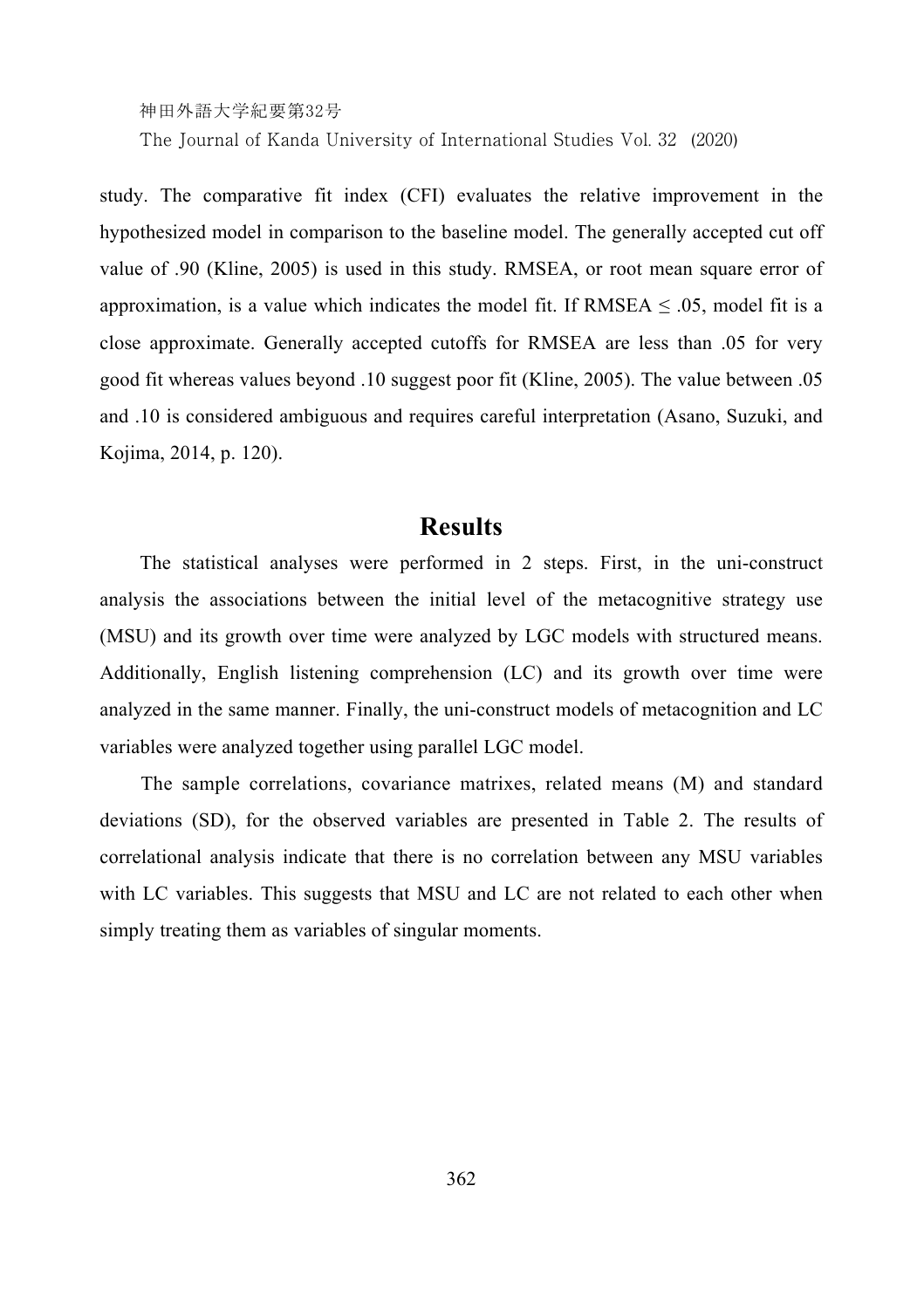| abie |
|------|
|------|

*The Correlations and Covariance Matrixes and Means and Standard Deviations* 

|                 | MSU1   | MSU2     | MSU3 LC1 |        | LC <sub>2</sub>  | LC <sub>3</sub> | M       | <b>SD</b> |
|-----------------|--------|----------|----------|--------|------------------|-----------------|---------|-----------|
| MSU1            | 2.43   | $.43***$ | 19       | $-.04$ | $-.11$           | $-19$           | $-1.09$ | 1.56      |
| MSU2            | .96    | 2.04     | $.80**$  | .07    | .07              | $-.04$          | $-29$   | 1.43      |
| MSU3            | .38    | 1.46     | 1.63     | .05    | .15              | .00.            | .11     | 1.28      |
| LC1             | $-.58$ | .09      | .06      | 0.89   | $71***$          | $.65***$        | 1.57    | .95       |
| LC <sub>2</sub> | $-14$  | .08      | .15      | .55    | 0.67             | $.73***$        | 1.48    | .82       |
| LC3             | $-.35$ | $-.07$   | .00.     | .74    | .72 <sub>1</sub> | 1.43            | 1.87    | 1.20      |

 $*_p$  < .01.  $*_p$  < .001.

#### **Single Latent growth curve models**

In order to investigate the extent to which the level of metacognitive strategy use (MSU) and the level of English listening comprehension (LC) would be associated with the developmental trends of the same variables at the uni-construct level, a model of two growth factor components, the intercept growth factor (Level) and the linear growth rate (Linear Trend), were estimated separately for metacognition and LC variables. The model was constructed by fixing the loading of the observed variables across Time 1, Time 2, and Time 3. The estimated parameters (standardized) are shown in Table 5 and each of the models are presented in Figure 1 and 2. The results will be discussed in the sections below.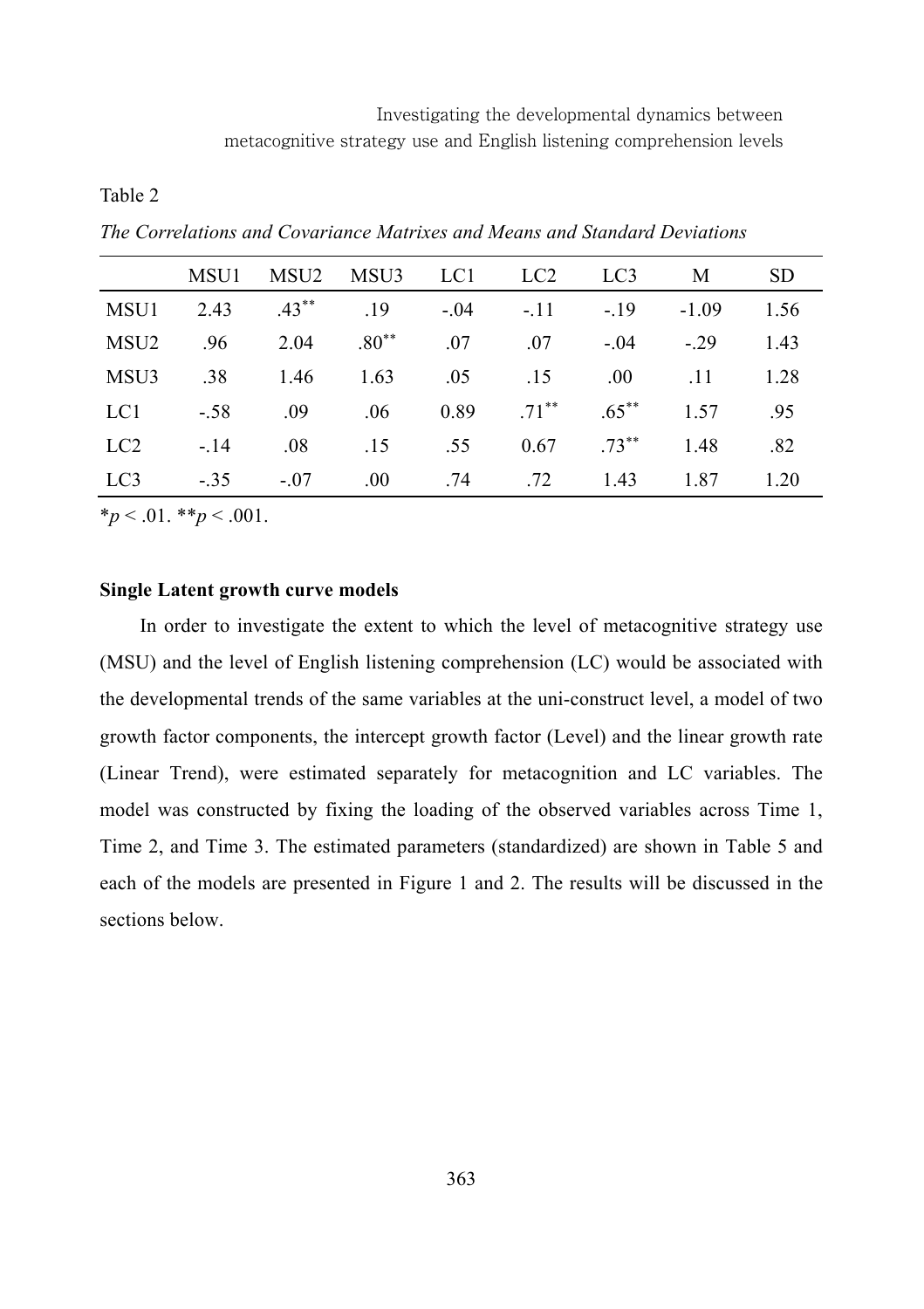The Journal of Kanda University of International Studies Vol. 32 (2020)

#### Table 3

*Estimated Unstandardized Parameters for Latent Growth Curve Model for MSU and LC (standard errors in parentheses).* 

| Parameters                                   | Model 1: MSU only | Model 2: LC only |
|----------------------------------------------|-------------------|------------------|
| Mean intercept $\bar{\alpha}_1$              | $-0.98(0.17)$ *   | $1.39(0.10)*$    |
| Mean slope $\bar{\alpha}_2$                  | $0.49(0.09)$ *    | $0.12(0.06)$ *   |
| Intercept variance $\bar{\Psi}_{11}$         | $1.49(0.40)$ *    | $0.31(0.13)$ *   |
| Slope variance $\bar{\Psi}_{22}$             | $0.83(0.17)$ *    | $-0.16(0.09)$    |
| Intercept/slope covariance $\bar{\Psi}_{21}$ | $-0.57(0.17)$ *   | $0.24(0.10)*$    |
| Disturbance variance $\theta_l$              | $0.92(0.35)$ *    | 0.61(0.16)       |
| Disturbance variance $\theta_2$              | $0.87(0.18)$ *    | $0.04(0.06)$ *   |
| Disturbance variance $\theta_3$              | $-0.94(0.30)$ *   | $0.86(0.21)$ *   |

 $*_{p}$  < .01.



*Figure 1.* Model 1: Univariate model for metacognitive strategy use (with standardized results)

The results of LGM analysis for MSU indicated that there was a significant growth over the semester  $(a_2 = 0.49, p < .01)$ . In addition, the intercept and slope seem to negatively covary at a significant level ( $\Psi_{21}$  = -0.57, *p* < .01). It was also shown that there was a significant individual variability among the participants both in the initial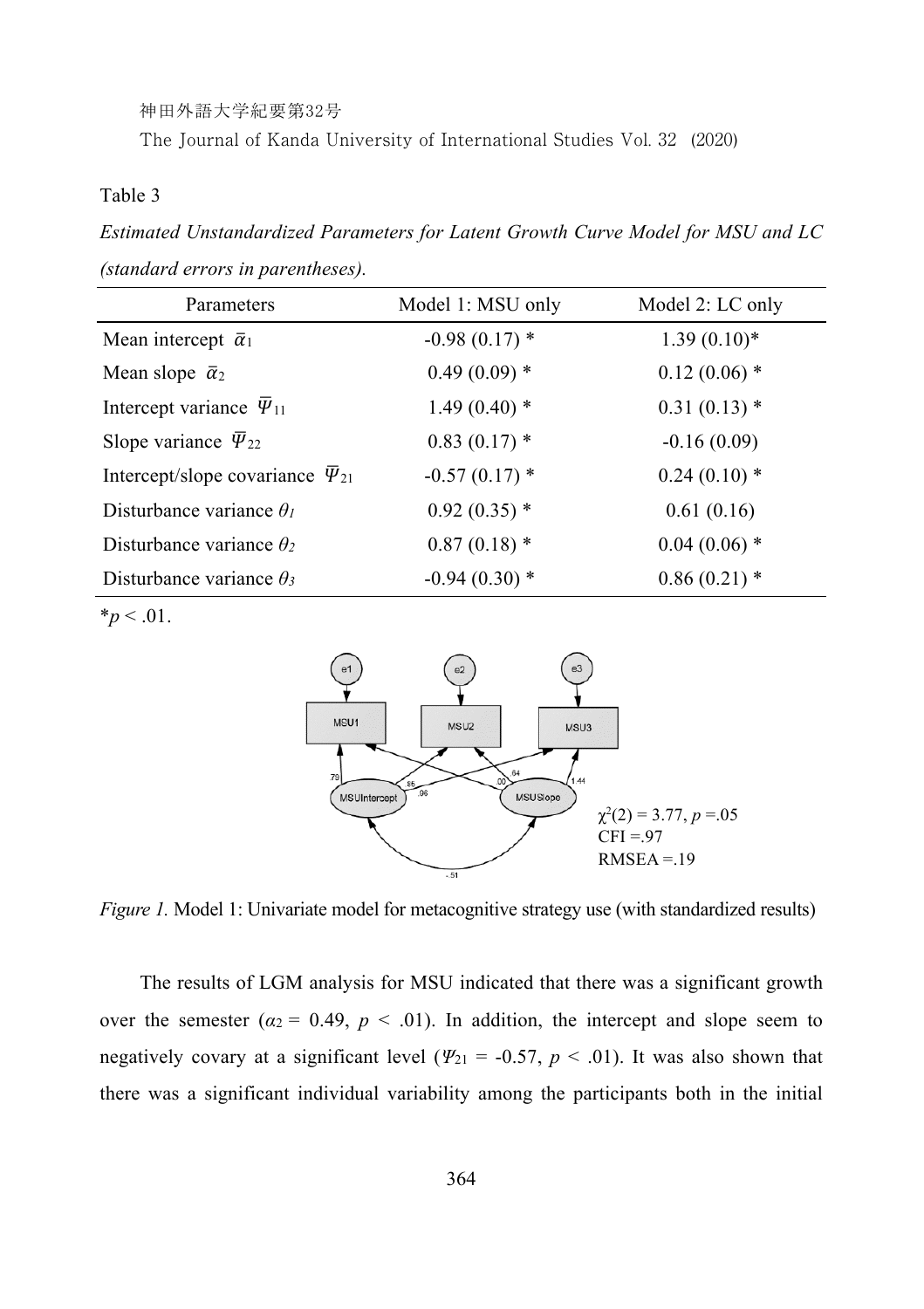levels ( $\Psi_{11} = 1.49$ ,  $p < .01$ ) and in the rates of change ( $\Psi_{22} = 0.83$ ,  $p < .01$ ) for MSU in Time 1, Time 2 and Time 3 ( $\theta_1 = 0.92$ ,  $\theta_2 = 0.87$ ,  $\theta_3 = -0.94$ ,  $p < .01$ , respectively). The model appears to fit with the population estimate ( $\chi^2(1) = 3.77$ ,  $p = .052$ ), and thus is likely to be generalized beyond the sample of 78 learners in this study. Also, the CFI of .97 suggests that there are few missing paths. However, the RMSEA of .19 indicates a poor fit of this model to data.



*Figure 2*. Model 2: Univariate model for English listening comprehension (with standardized results)

The result of the analysis using LGM for listening tests indicated that there was a significant growth over a semester  $(a_2 = .12, p < .01)$ . It was also shown that the covariance between the intercept and slope was significant ( $\Psi_{21}$  = .24). In addition, there was a significant individual variability among the participants in the initial levels ( $\Psi_{11}$  = -.22,  $p < .01$ ) and LC in Time 1 and Time 3 ( $\theta_l = .86$ ,  $p < .01$ ,  $\theta_3 = 042$ ,  $p < .01$ ). However, the model appears not to fit well with the population estimate ( $\chi^2(1, 78)$ ) = 12.13,  $p = .000$ ), and thus is unlikely to be generalized beyond the sample of 78 learners in this study. Also, the CFI of .90 suggests that there are some missing paths. The RMSEA of .38 also indicates a poor fit of this model to data. As discussed earlier, reliability estimates of the listening tests were low, indicating that the tests do not seem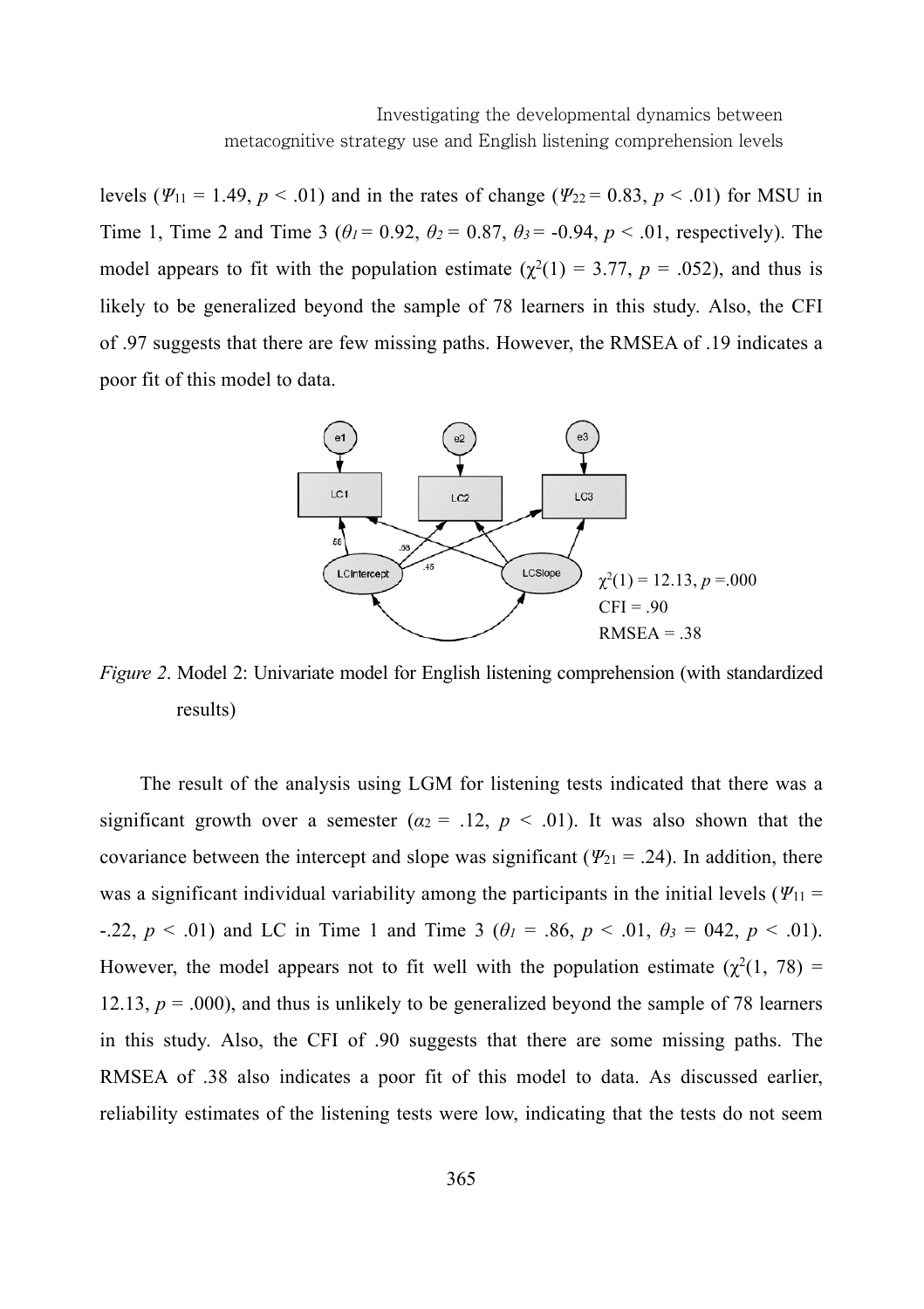神田外語大学紀要第32号 The Journal of Kanda University of International Studies Vol. 32 (2020)

to be sensitive enough to detect individual differences. This low reliability may be the possible cause of the poor model fit.

#### **Parallel model**

Next, Model 1 and Model 2 described above were put together to investigate whether there would be multi-construct associations between the level and trend components of MSU and LC. It was hypothesized that initial level of MSU will covary with the change over time in both MSU and LC. Also, it was assumed that initial level of MSU covaries with that of LC. The hypothesized relationships are presented in Figure 3, and estimated unstandardized parameters and standard errors for both models are shown in Table 6.



*Figure 3.* Model 3: Hypothesized parallel model (with standardized results)

The results indicated that the Intercept of MSU and the Slope of the listening test do not significantly vary. Also, covariance between intercepts was not significant. Furthermore,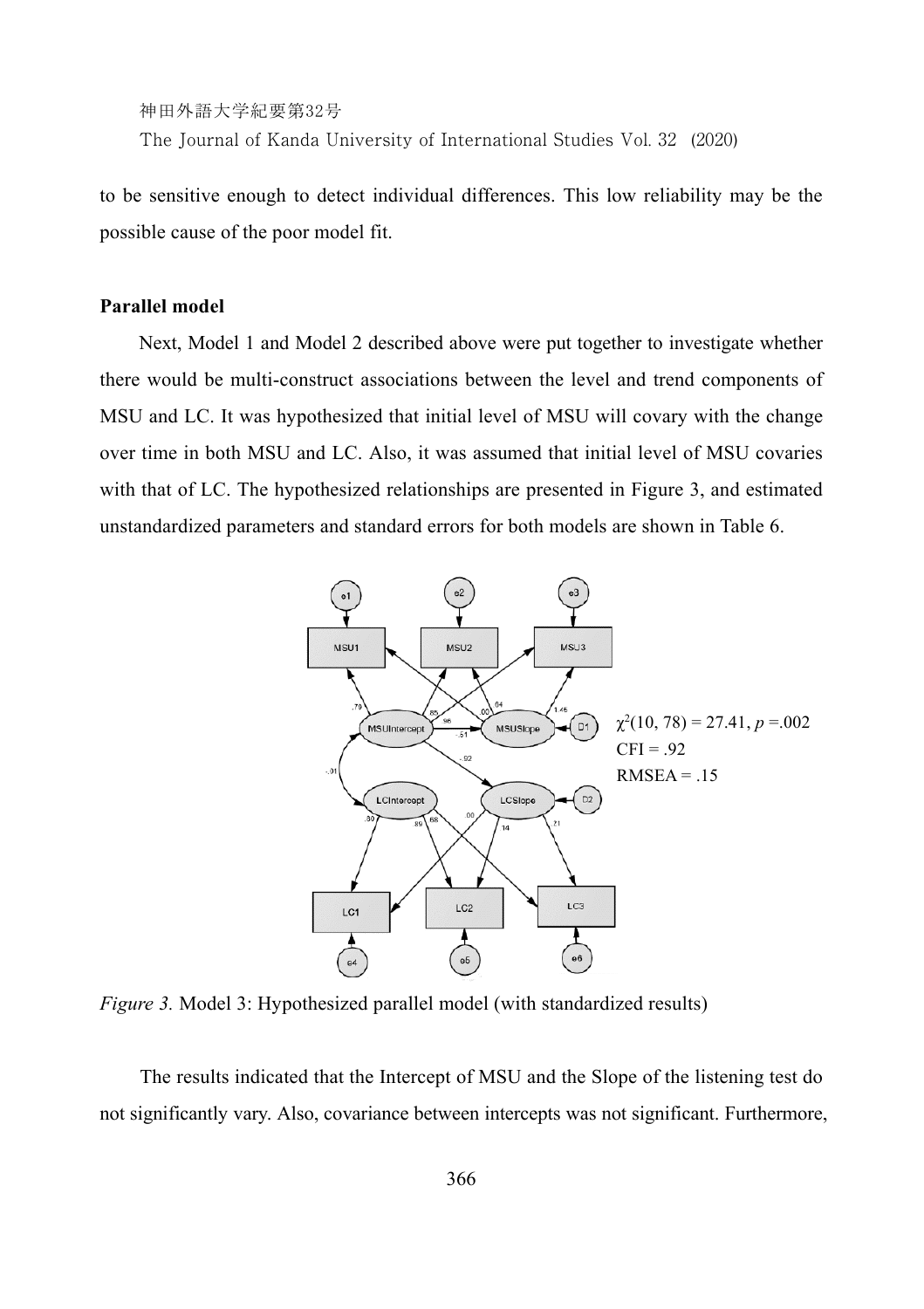the model appears not to fit well with the population estimate  $(\chi^2(10, 78) = 27.41)$ ,  $p = .002$ ), and thus is unlikely to be generalized beyond the sample of 78 learners in this study. Also, the CFI of .92 suggests that there are some missing paths. The RMSEA of .15 indicates a poor fit of this model to data.



*Figure 4.* Model 4: Modified parallel model (with standardized results)

The model was modified based on the results of the hypothesized model, taking out the path from Intercept MSU to Slope LC as well as the covariance between the intercepts (See Figure 4). Instead, in order to test the significance of an indirect path from the Intercept of MSU to the Slope of LC, a path from Slope MSU to Slope LC was added. In addition, using the results of the covariances of error terms, the covariance was added to the two pairs of error terms (i.e.  $\theta_4 \& \theta_5$  and  $\theta_3 \& \theta_6$ ).

The results showed that both of the hypothesized paths, the path from MSU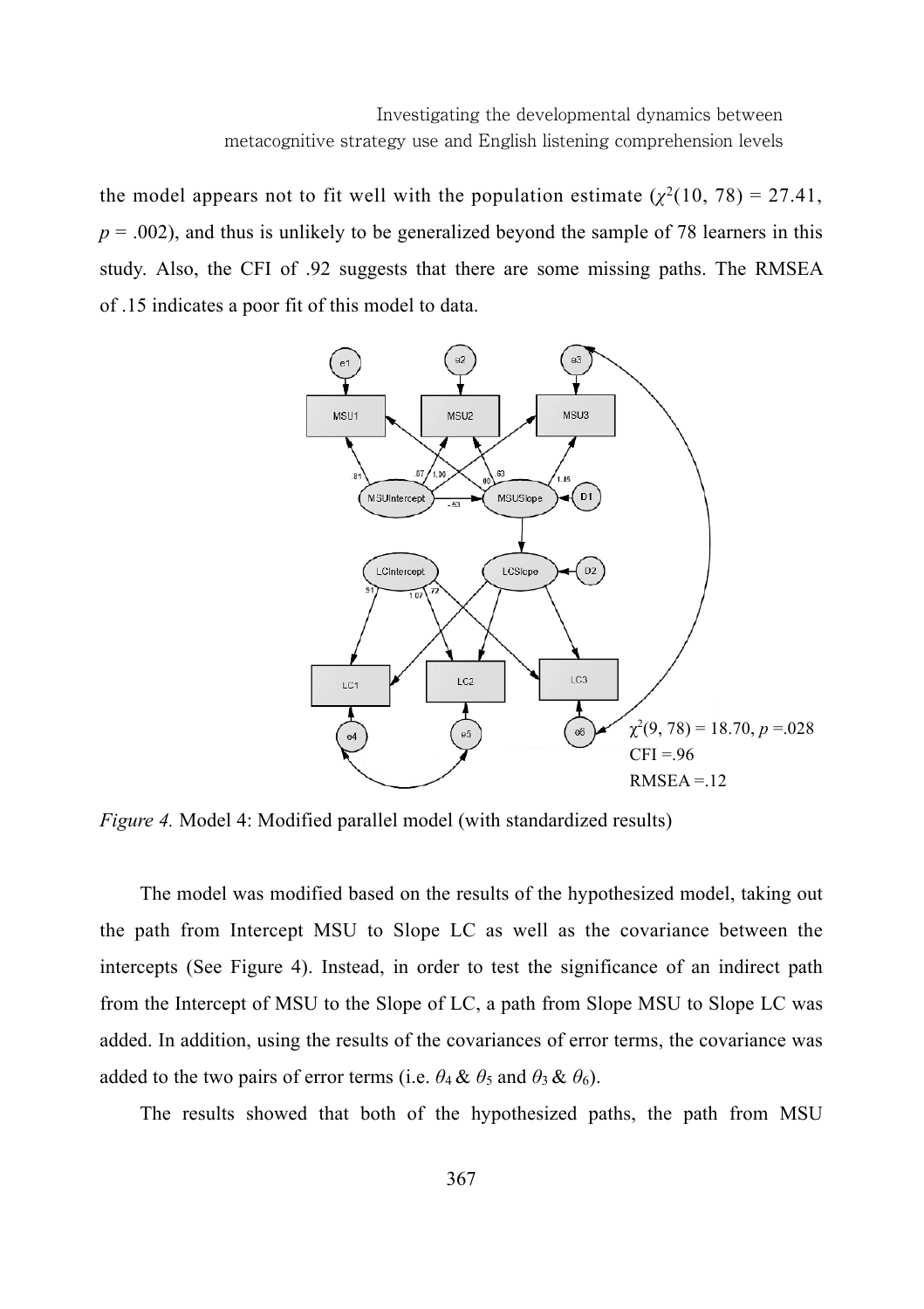The Journal of Kanda University of International Studies Vol. 32 (2020)

Intercept to MSU slope and the path from Slope MSU to Slope LC, were significant. However, the growth of both intercepts was not significant, indicating that there was no significant change over a semester in either group mean of MSU or LC, which contradicts the results from single latent growth model. The insignificant individual variability of LC also implies that there may be no significant change on the individual level either. On the other hand, there was significant individual variability in MSU. Among the occasion-specific disturbances, covariance for error terms for Time 3 (i.e. *θ*<sup>3</sup> &  $θ_6$ ) was significant ( $Θ_{ε36}$  = -.184.1, *p* < .05), indicating that the timing of data collection itself may affected the individuals' MSU and LC at that time. This may make sense given that Time 3 was after participants' 8-week self-directed learning training and occurred immediately after their winter vacation, providing more opportunities for the students to demonstrate their particular trends. Some students may have continued their self-directed English learning over the break while others may have engaged in other activities unrelated to English learning.

The model appears to fit with the population estimate ( $\chi^2(9) = 18.70$ ,  $p < .05$ ), and thus is likely to be generalized beyond the sample of 78 learners in this study. Also, the CFI of .96 suggests a relatively good fit. However, RMSEA of .12 indicates a poor fit of this model to data. Furthermore, the existence of the negative error variances suggests that the ML estimates may not be reliable, and therefore the significance tests must be regarded with caution (Bollen & Curran, 2006).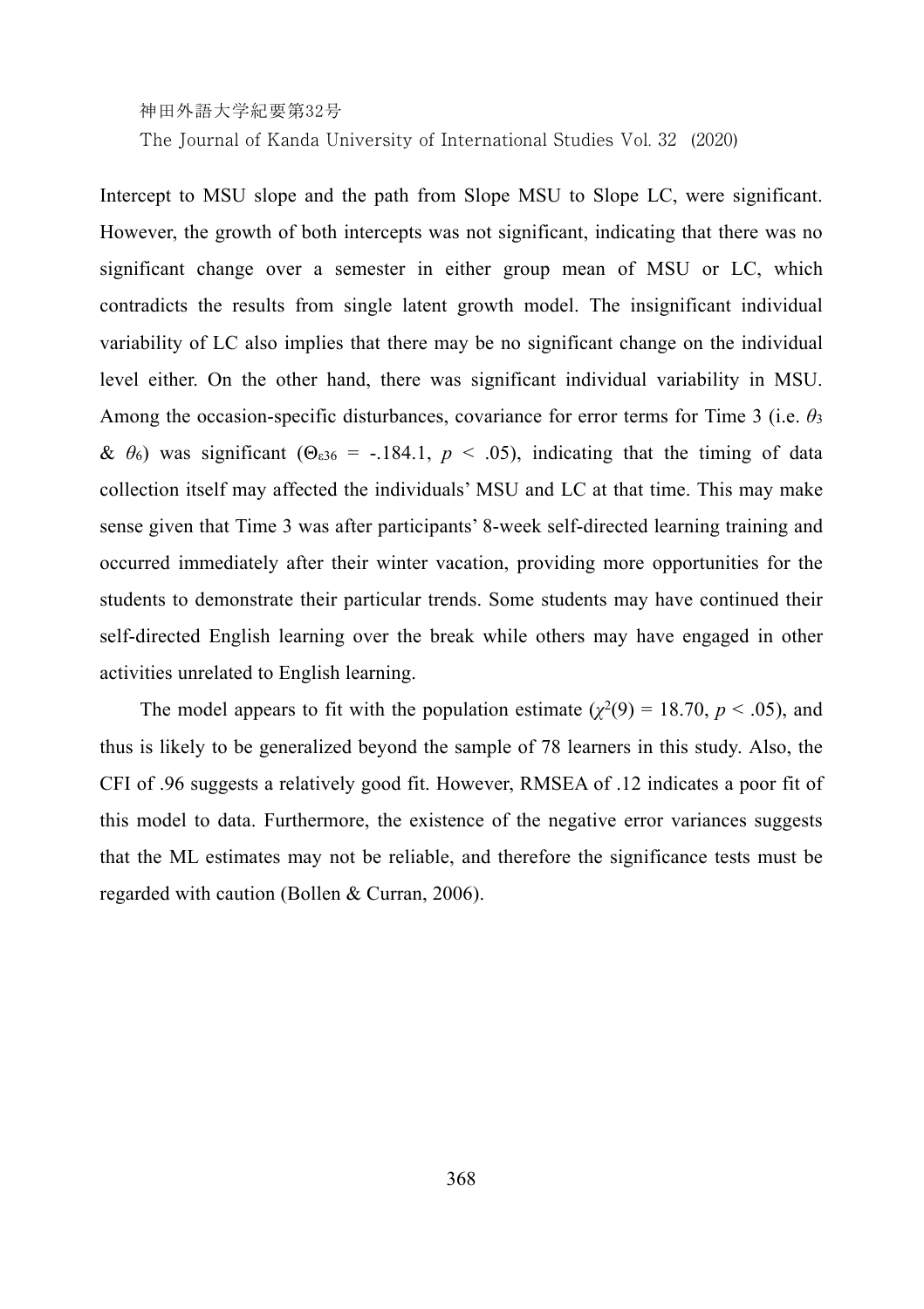#### Table 4

*Estimated Unstandardized Parameters for Latent Growth Curve Model for Model 3 and 4 (standard errors in parentheses).* 

|                                            | Model 3           | Model 4           |
|--------------------------------------------|-------------------|-------------------|
| <b>MSU</b>                                 |                   |                   |
| Mean intercept $\bar{\alpha}_1$            | $-0.98(0.17)$ *** | $-1.00(0.17)$     |
| Mean slope $\bar{\alpha}_2$                | 0.11(0.09)        | 0.15(0.09)        |
| Intercept variance $\bar{\Psi}_{11}$       | $1.50(0.40)$ ***  | $1.57(0.40)$ ***  |
| LC                                         |                   |                   |
| Mean intercept $\bar{\alpha}_3$            | $1.46(0.10)$ ***  | $1.40(0.10)$ ***  |
| Mean slope $\bar{\alpha}_4$                | 0.02(0.08)        | 0.04(0.60)        |
| Intercept variance $\bar{\Psi}_{33}$       | $0.57(0.11)$ ***  | $0.76(0.20)$ ***  |
| Curve covariances                          |                   |                   |
| MSU intercept / LC intercept<br>covariance | $-0.01(0.15)$     |                   |
| MSUIntercept/MSUslope<br>covariances       | $-0.39(0.07)$ *** | $-0.38(0.06)$ *** |
| MSUIntercept/LCslope<br>covariance         | $-0.09(0.05)$     |                   |
| MSUSlope/LCSlope covariance                |                   | $0.12(0.06)$ ***  |
| Disturbance variances                      |                   |                   |
| $\theta_I$                                 | $0.90(0.34)$ ***  | $0.85(0.33)$ **   |
| $\theta_2$                                 | $0.88(0.18)$ ***  | $0.86(0.18)$ ***  |
| $\theta_3$                                 | $-0.97(0.29)$ *** | $-0.90(0.28)$ **  |
| $\theta_4$                                 | $0.32(0.08)$ ***  | 0.15(0.10)        |
| $\theta_5$                                 | $0.14(0.05)$ ***  | $-0.06(0.10)$     |
| $\theta_6$                                 | $0.6(0.13)$ ***   | $0.84(0.20)$ ***  |
| D <sub>1</sub>                             | $0.63 (0.12)$ *** | $0.60(0.12)$ ***  |
| D2                                         | 0.00(0.04)        | $-0.05(0.05)$     |

 $*_{p}$  < .01.  $*_{p}$  < .001.  $*_{p}$  < .0001.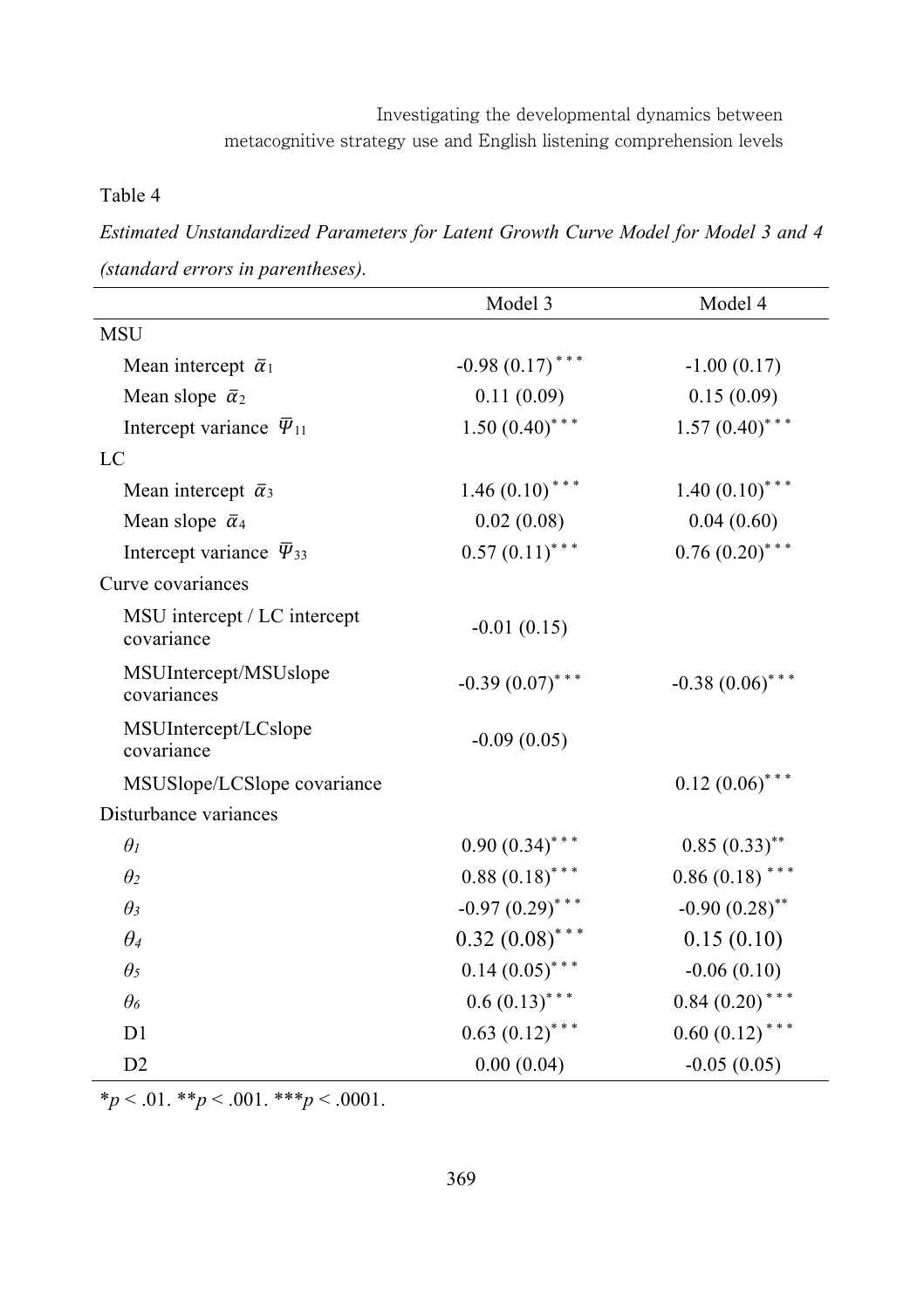The Journal of Kanda University of International Studies Vol. 32 (2020)

# **Discussion**

The results from the LGC model approach in the present study indicate that the final best fit model is represented by Model 4. The model suggests that the earlier level of college students' metacognitive strategy use (MSU) inversely affects the rate of change of MSU later on. In other words, those students with initial low self-rating in their MSU demonstrated greater improvement in MSU compared to those with initial high self-rating in their MSU. One possible reason for this finding could be that even though metacognitive strategies, like most learning strategies, are characterized by their deliberate, planful, intentional nature (Flavell, 1979), strategy use over time typically moves toward automaticity such that learners can use strategies with a minimum of conscious effort (Samuels, Ediger, Willcutt, & Palumbo, 2005).

Also, metacognitive strategies are utilized for the purpose of achieving a goal, which is often to accomplish a task or solve a problem. This means that the better learners get at using metacognitive strategies, the less conscious they will become of using them or the less they will have the need for them. Samuels, Ediger, Willcutt, and Palumbo (2005) discuss how reading skills as well as metacognitive strategies to solve any reading comprehension problems can be trained so that using metacognition becomes automatic. This may apply to metacognition in managing the self-directed learning process. For instance, one of the strategies included in the metacognitive strategy survey is to "Keep a record of what I study on a regular basis" and the participants were required to keep a weekly learning journal. This strategy is designed for awareness-raising by assisting leaners to be more conscious of what they do for their learning and to be able to evaluate the process in a realistic way while using actual data. However, once they become more consciously aware of their self-study habits and mentally keeping a record of their learning activities becomes second nature to them, they may find keeping a written record both unnecessary and time-consuming. Therefore,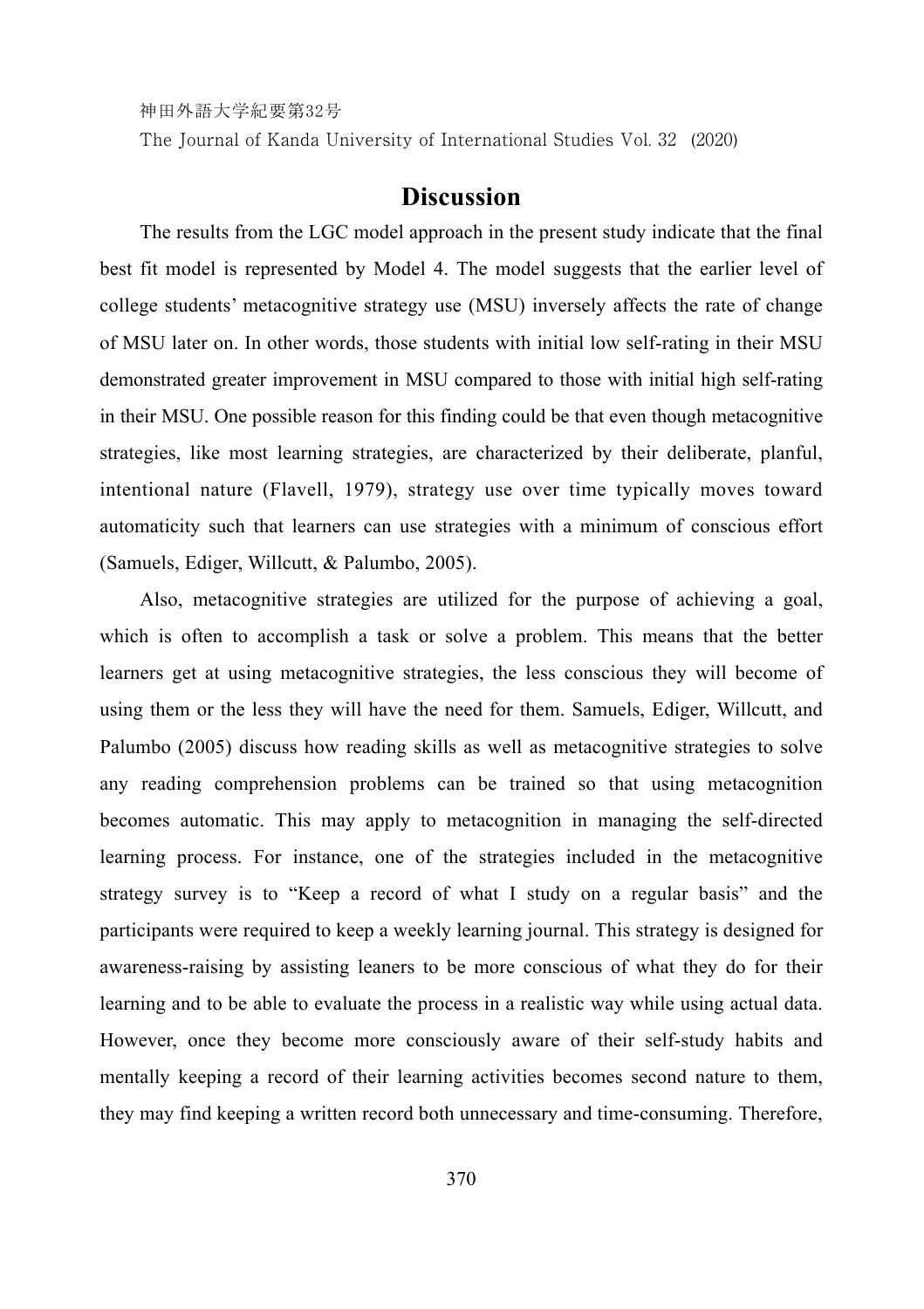they may decide to stop utilizing the strategy, which is actually a wise decision from a cost-performance point of view.

The results further suggest that the rate of the change of MSU affects the rate of the improvement of English listening comprehension (LC) as measured by partial listening dictation tests. This implies that participants who improved their metacognitive strategy usage had corresponding growth in their listening comprehension ability. Perhaps those students who used more metacognitive strategies for their self-directed learning process also improved their weekly English learning activities in terms of quantity and/or quality, leading to increased English proficiency as measured by the listening dictation tests.

The parallel LGC model analysis results also suggest that there was a significant individual variability in MSU. This indicates that there is a significant amount of individual differences that group mean trajectory is not precisely capturing. There may be significant differences in the amount of change that individual students have made over the semester. Even the direction of the change might have varied significantly among individuals with some students increasing their proficiency in MSU while others experienced decreased proficiency.

Overall, one interesting observation in the parallel LGC model is that even though the initial levels of MSU and LC did not show any relationship, the growth of MSU had an influence on LC growth. This implies that as long as students learn how to use metacognitive strategies, they will see improvement in their language proficiency. These results also seem to highlight the importance of investigating the learning trajectory longitudinally. The relationship between the growth of MSU and growth of LC would not have been discovered if the relationship between the two were only analyzed at a single point in time as opposed to multiple repeated measures.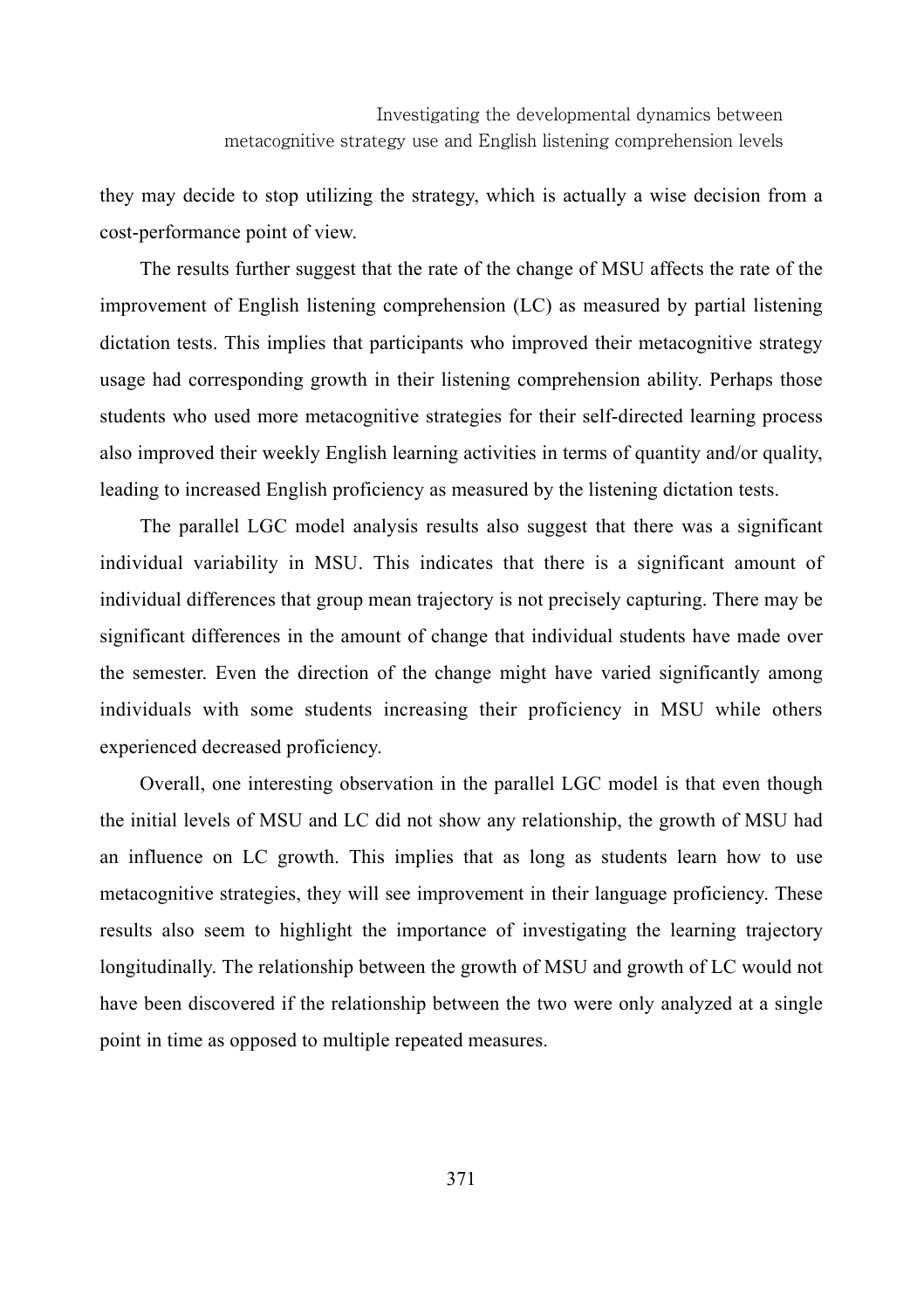The Journal of Kanda University of International Studies Vol. 32 (2020)

# **Conclusion**

The current study contributes to the understanding of how the growth in use of metacognitive strategies for managing self-directed learning process is associated with actual English language proficiency gains. The analysis of the change in metacognitive strategy usage over the semester using single latent growth modeling demonstrated that there was growth over time, which aligns with the results of other previous studies that found the effectiveness of training on the use of metacognitive strategies (Baker, 2013; Schraw, 1998). However, participant growth in listening comprehension was not detected by the parallel latent growth model, most likely due to the relatively small number of participants. Overall, consistent with other research findings (e.g. Dabarena, Renandya, & Zhang, 2014; Farokhi, Karami, & Drikvand, 2018; Nosratinia & Mohammadi, 2017), the results support the view that metacognition plays an important role in language development and that the teaching of metacognitive strategies leads to better learning outcomes not only on a language-task level but also in the larger context of managing self-directed language learning outside the classroom.

Still, the results of this study should be interpreted cautiously due to limitations including the validity of the listening-dictation tests, the relatively small sample size, and the limited time frame in which data was collected. The findings of this study should be confirmed in future studies which address these issues. As the results of this study show that there was significant individual variability in metacognitive strategy usage, which indicates that not all learners follow the same pattern, qualitative methods such as analysis of learning journal entries or interviews should be used to explore in more depth the unique paths learners take on their journey to master the target language.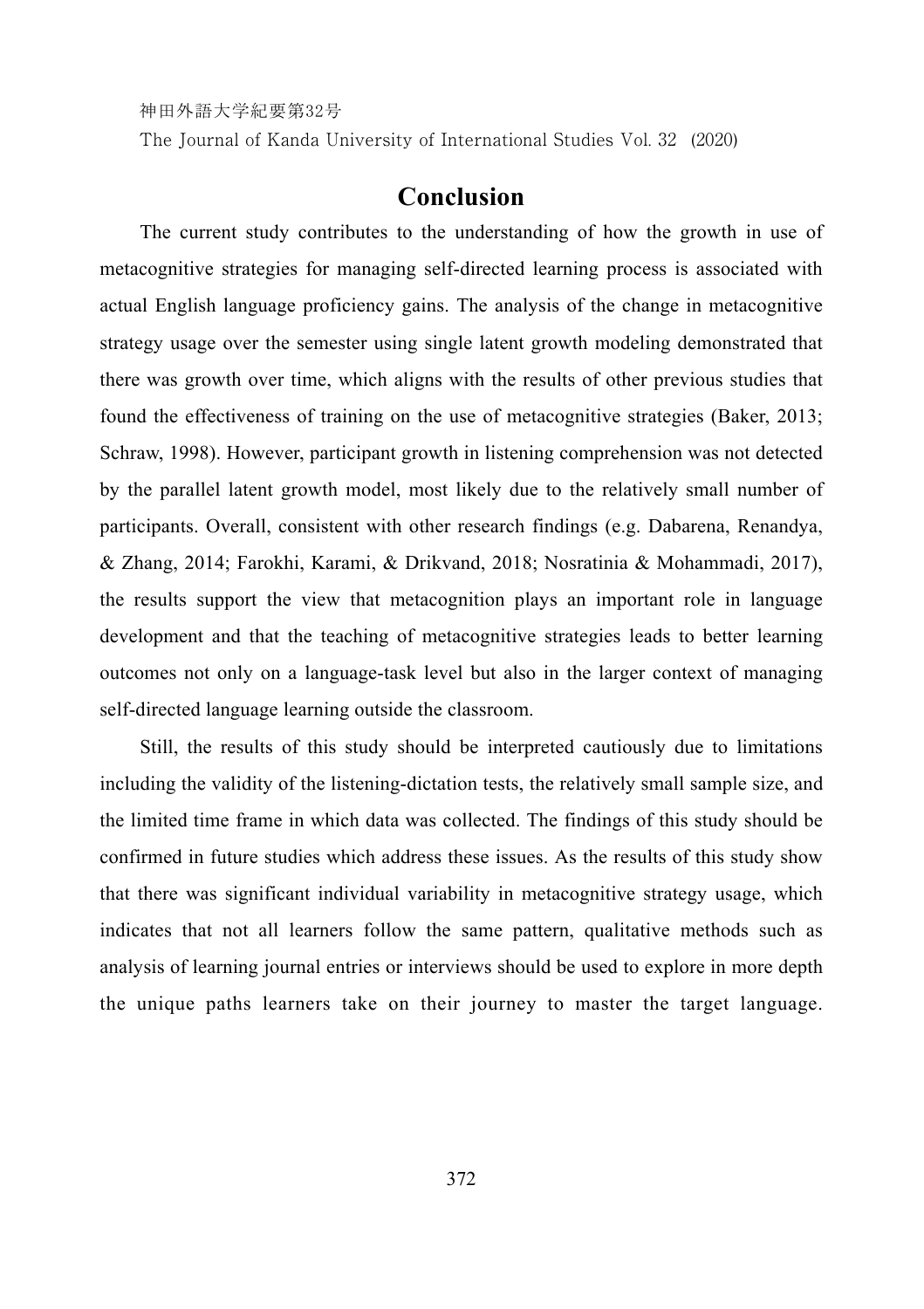Investigating the developmental dynamics between metacognitive strategy use and English listening comprehension levels

### **References**

- Baker, L. (2013). Metacognitive strategies. In J. A. C. Hattie & E. M. Anderman (Eds.), *International guide to student achievement* (pp. 419-422). London, UK: Routledge.
- Candy, P. C. (1991). *Self-direction for lifelong learning*. San Francisco, CA: Jossey-Bass Publishers.
- Cornoldi, C. (2010). Metacognition, intelligence, and academic performance. In H. S. Waters & W. Schneider (Eds.), *Metacognition, strategy use, and instruction* (pp. 257-277). New York, NY: Guilford Press.
- Coutinho, S. (2007). The relationship between goals, metacognition, and academic success. *Educate Journal, 7*, 39-47.
- Coutinho, S. A., & Neuman, G. (2008). A model of metacognition, achievement goal orientation, learning style and self-efficacy. *Learning Environments Research, 11*, 131-151. doi:10.1007/s10984-008-9042-7
- Dabarena, C., Renandya, W. A., Zhang, L. J. (2014). The impact of metacognitive scaffolding and monitoring on reading comprehension. *System, 42*, 462-473. https://doi.org/10.1016/j.system.2013.12.020
- DiFrancesca, D., Nietfeld, J. L., & Cao, L. (2016). A comparison of high and low achieving students on self-regulated learning variables. *Learning and Individual Differences, 45*, 228-236. Retrieved from http://dx.doi.org/10.1016/j.lindif.2015.11.010
- Du, F. (2013). Student perspectives of self-directed language learning: Implications for teaching and research. *International Journal for the Scholarship of Teaching and Learning, 7*(2). Retrieved from

http://digitalcommons.georgiasouthern.edu/ij-sotl/vol7/iss2/24

Edwards, A. L. (1953). The relationship between the judged desirability of a trait and the probability that the trait will be endorsed. *Journal of Applied Psychology, 37*(2), 90-93.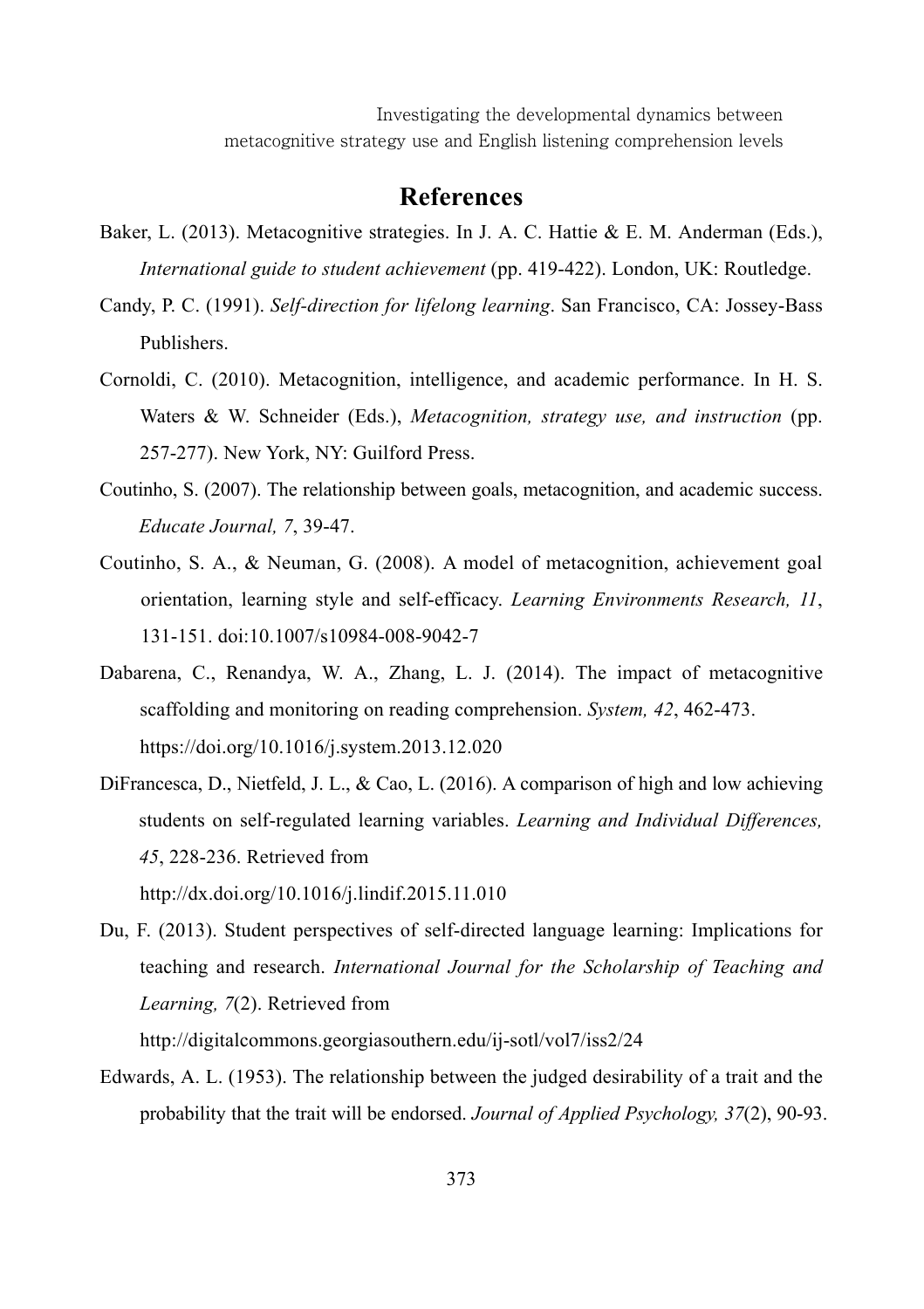The Journal of Kanda University of International Studies Vol. 32 (2020)

- Ellis, R. (1994). *The study of second language acquisition* (3rd ed.). New York, NY: Oxford University Press.
- Flavell, J. H. (1979). Metacognition and cognitive monitoring: A new area of cognitivedevelopmental inquiry. *American Psychologist, 34*(10), 906-911.
- Farokhi, H., Karami, A., & Drikvand, F. M. (2018). The effect of teaching metacognitive strategies on improving academic achievement and reducing test anxiety in nursing students. *Journal of Medical Education and Development, 13*(1), 31-41.
- Karlen, Y. (2016). Differences in students' metacognitive strategy knowledge, motivation, and strategy use: A typology of self-regulated learners. *The Journal of Educational Research 109*(3), 253-256. http://dx.doi.org/10.1080/00220671.2014.942895
- Kline, R. B. (2005). *Principles and Practice of Structural Equation Modeling* (2nd ed.). New York, NY: The Guilford Press.
- Kline, R. B. (2011). Convergence of structural equation modeling and multilevel modeling. In M. Williams & W. P. Vogt (Eds.), *The SAGE Handbook of Innovation in Social Research Methods* (pp. 562-589). London, UK: Sage Publications, Ltd. doi:10.4135/9781446268261
- Kruger, J., & Dunning, D. (1999). Unskilled and unaware of it: How difficulties in recognizing one's own incompetence lead to inflated self-assessments. *Journal of Personality and Social Psychology, 77*(6), 1121-1134.
- Mytkowicz, P., Goss, D., Steinberg, B., & College, C. (2014). Assessing metacognition as a learning outcome in a postsecondary strategic learning course. *Journal of Postsecondary Education and Disability, 27*(1), 51-62.
- Nosratinia, M., & Mohammadi, E. (2017). The comparative effect of teaching metacognitive strategies and collaborative strategic reading on EFL learners' reading comprehension. *International Journal of Applied Linguistics & English Literature, 6*(3), 158-167. doi:10.7575/aiac.ijalel.v.6n.3p.158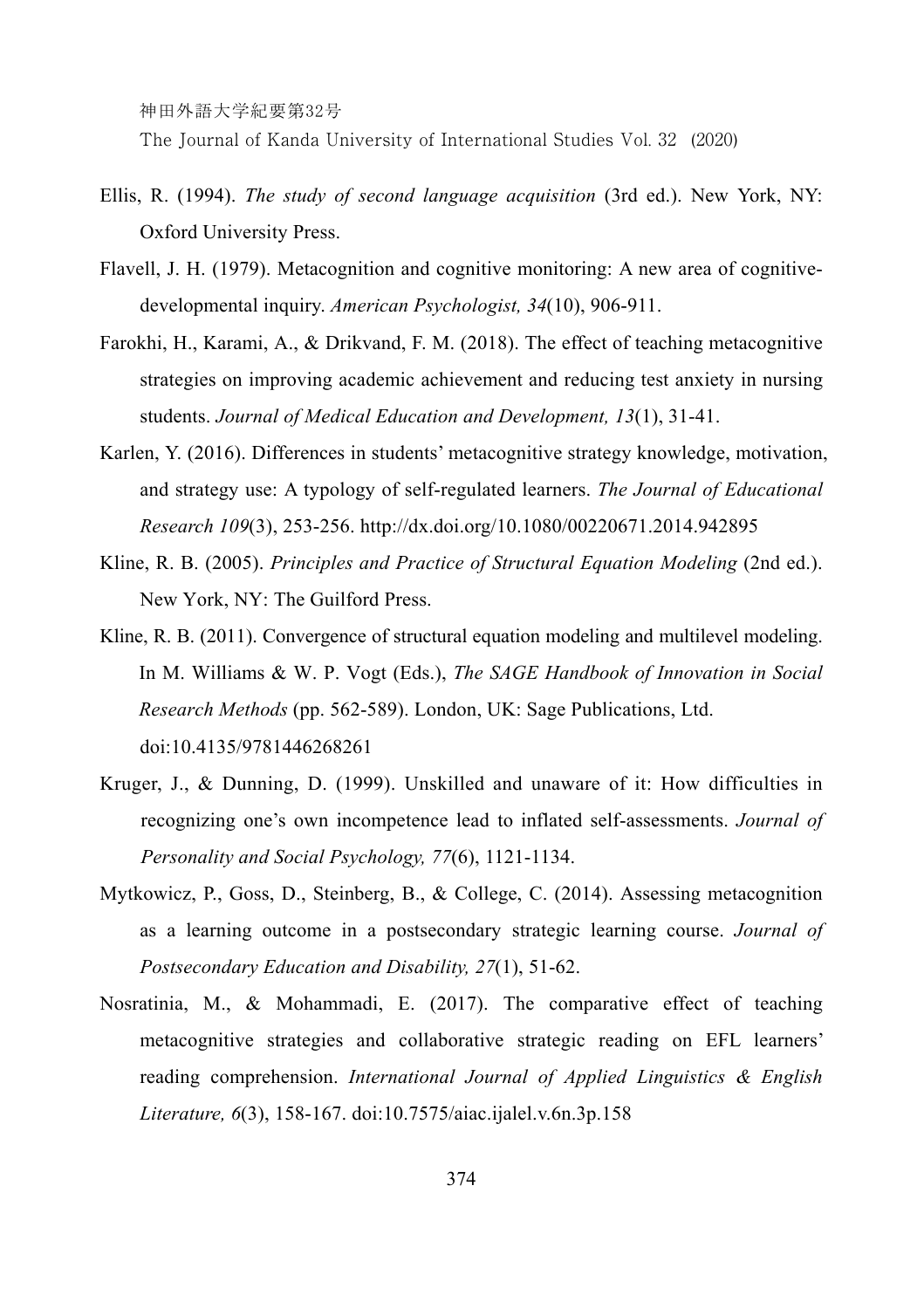Investigating the developmental dynamics between metacognitive strategy use and English listening comprehension levels

- O'Malley, J. M., & Chamot, A. U. (1990). *Learning strategies in second language acquisition.*  Cambridge, UK: Cambridge University Press. doi:10.1017/CBO9781139524490
- Oxford, R. L. (2017). *Teaching and researching language learning strategies: Self-regulation in context* (2nd ed.). New York, NY: Routledge.
- Pedregon, C. A., Farlety, R. L., Davis, A., Wood, J. M., & Clark R. D. (2012). Social desirability, personality questionnaires, and the "better than average" effect. *Personality and Individual Differences, 52*(2), 213-217. https://doi.org/10.1016/j.paid.2011.10.022
- Pishghadam, R., & Khajavy, G. H. (2013). Intelligence and metacognition as predictors of foreign language achievement: A structural equation modeling approach. *Learning and Individual Differences, 24*, 176-181.
- Raoofi, S., Chan, S. H., Mukundan, J., & Rashid, S. M. (2014). Metacognition and second/foreign language learning. *English Language Teaching, 7*(1), 36-49. doi:10.5539/elt.v7n1p36
- Samuels, S. J., Ediger, K. M., Willcutt, J. R., & Palumbo, T. J. (2005). Role of automaticity in metacognition and literacy instruction. In S. E. Israel, K. L. Bauserman, C. C. Block and K. Kinnucan-Welsch (Eds.), Metacognition in literacy learning: Theory, assessment, instruction and professional development (pp. 41-59). Abingdon: Lawrence Erlbaum Associates.
- Schraw, G. (1998). Promoting general metacognitive awareness. *Instructional Science, 26*, 113-125.
- Schraw, G., & Dennison, R. S. (1994). Assessing metacognitive awareness. *Contemporary Educational Psychology, 19*, 460-475.
- Scott, B. M., & Berman, A. F. (2013). Examining the domain-specificity of metacognition using academic domains and task-specific individual differences. *Australian Journal of Educational & Developmental Psychology, 13*, 28-43.